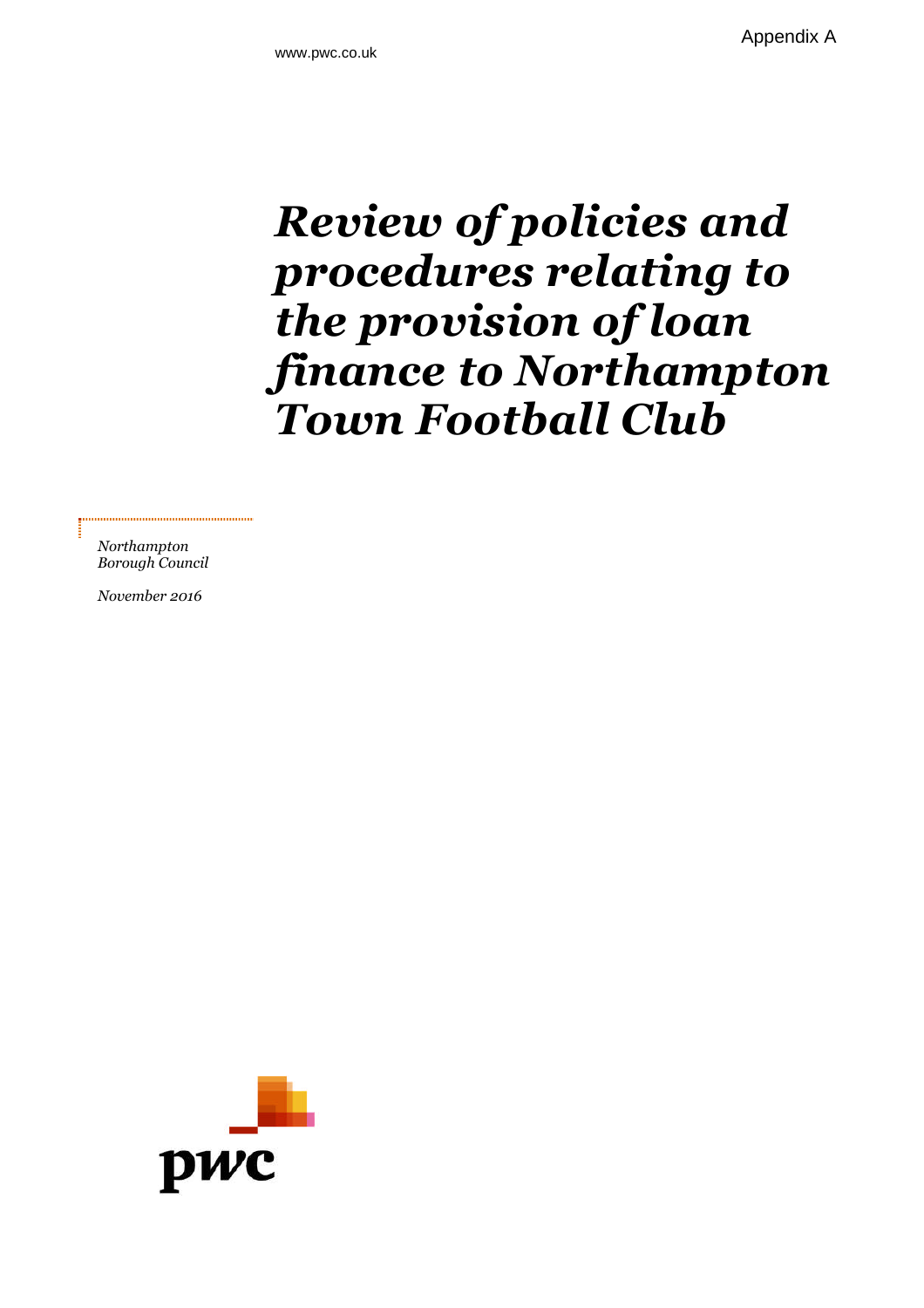# *Contents*

| <b>Executive Summary</b>                  | 3  |
|-------------------------------------------|----|
| Background                                | 3  |
| Scope                                     | 3  |
| Limitations of scope                      | 4  |
| Approach                                  | 4  |
| Key findings                              | 5  |
| Business case and decision making process | 5  |
| Loan agreement                            | 6  |
| Governance                                | 7  |
| Risk management                           | 8  |
| Performance management                    | 8  |
| Management information                    | 9  |
| Financial controls                        | 9  |
| Project Management                        | 10 |
| Conclusion                                | 10 |
| Findings                                  | 12 |
| Findings against the terms of reference   | 12 |
| Business case and decision making process | 12 |
| Loan agreement                            | 16 |
| Governance                                | 20 |
| Risk management                           | 21 |
| Performance management                    | 22 |
| Management information                    | 23 |
| Financial controls                        | 23 |
| Project management                        | 26 |
| Lessons learnt                            | 27 |
| Appendix 1. Repayment Schedule            | 29 |
| Appendix 2. Capital repayment dates       | 31 |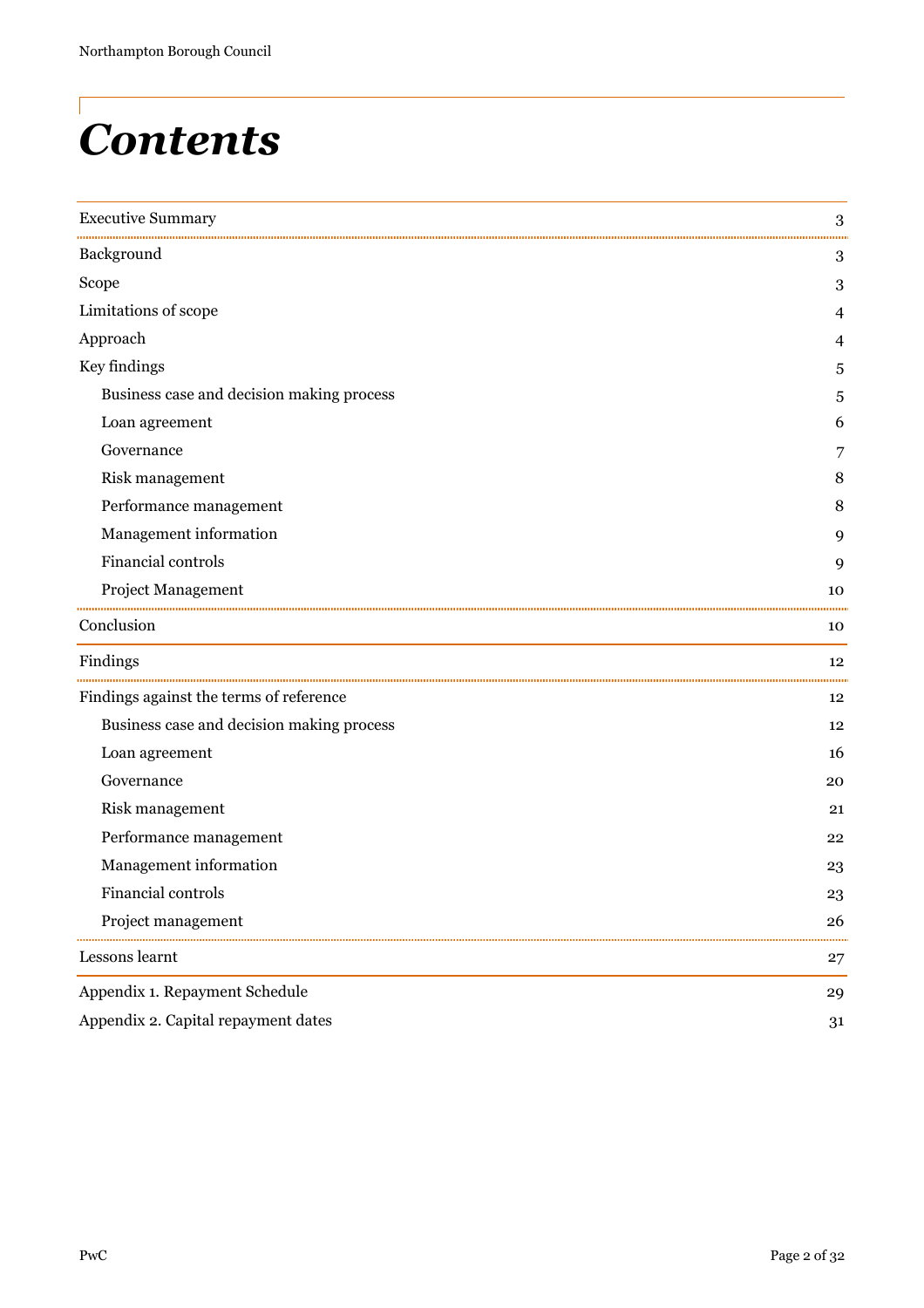## *Executive Summary*

## *Background*

In July 2013, the Cabinet of Northampton Borough Council ('NBC' or 'the Council') approved a decision to loan monies to Northampton Town Football Club (NTFC) to pay for improvements to its Sixfields Football Stadium and to build a hotel. This builds on a 2011 Conservative manifesto pledge:

*A Conservative administration will actively support development plans for retail and commercial opportunities that will provide our sports clubs with funding for the development of their teams and facilities*

A loan agreement was prepared and funding was passed to the football club between September 2013 and August 2014. The Council also entered into an agreement for the development of residential and commercial properties around Sixfields on land, owned by the Council and the Homes and Communities Agency. The receipts from this development and additional revenues arising from the improved facilities at the Stadium would repay the loan.

In late 2014 the works to improve the east stand at the stadium ceased following a dispute between the Football Club, the developers (County Developments Northampton Limited) and the building contractors (First Land Limited). The parties resolved their dispute, without the involvement of the Council, and works recommenced on the stadium in early 2015. However, in the spring of 2015 works ceased on the stadium again when the contractor was not paid. At this time loan repayments to the Council started to be late or were missed but still eventually paid until early autumn 2015 when payments stopped. Consequently, the loan agreement was cancelled and the development company, County Developments Northampton Limited was put into liquidation by the contractor, Buckingham Group Contracting Limited.

The Council continued to try to find a solution to the situation, including ensuring a financially sustainable Football Club. During this period the Football Club was placed under the threat of a winding up petition from HMRC which would have led to the Football Club going into liquidation. This prompted more serious action by the Council, including a request for the full repayment of the loan and a Memorandum of Understanding between the Council and the Football Club which was agreed in November 2015 to collaborate and work together to ensure the continued survival of the Football Club.

The Football Club has now been sold to a new buyer and a memorandum of understanding is in place with the new owner. The Council has informed the police of the situation and has initiated a series of work streams to investigate the details of the loan agreement, whether there has been any fraudulent action and to seek recovery of the monies.

## *Scope*

The Audit Committee asked Internal Audit to conduct a review into the provision of loan finance to the Football Club and in particular to consider the relevant policies and procedures that are applicable to a transaction of this nature. This review has focused on whether the policies and procedures that were in place were adequate and whether they were adhered to in this instance.

A number of other investigations have also taken place or are in progress:

- KPMG, the external auditors, have considered the transactions as part of their external audit and reported their findings in their ISA260 report for 2015/16;
- KPMG are responding to an objection to the Financial Statements; and
- There is an ongoing police investigation.

Our objectives were to comment on: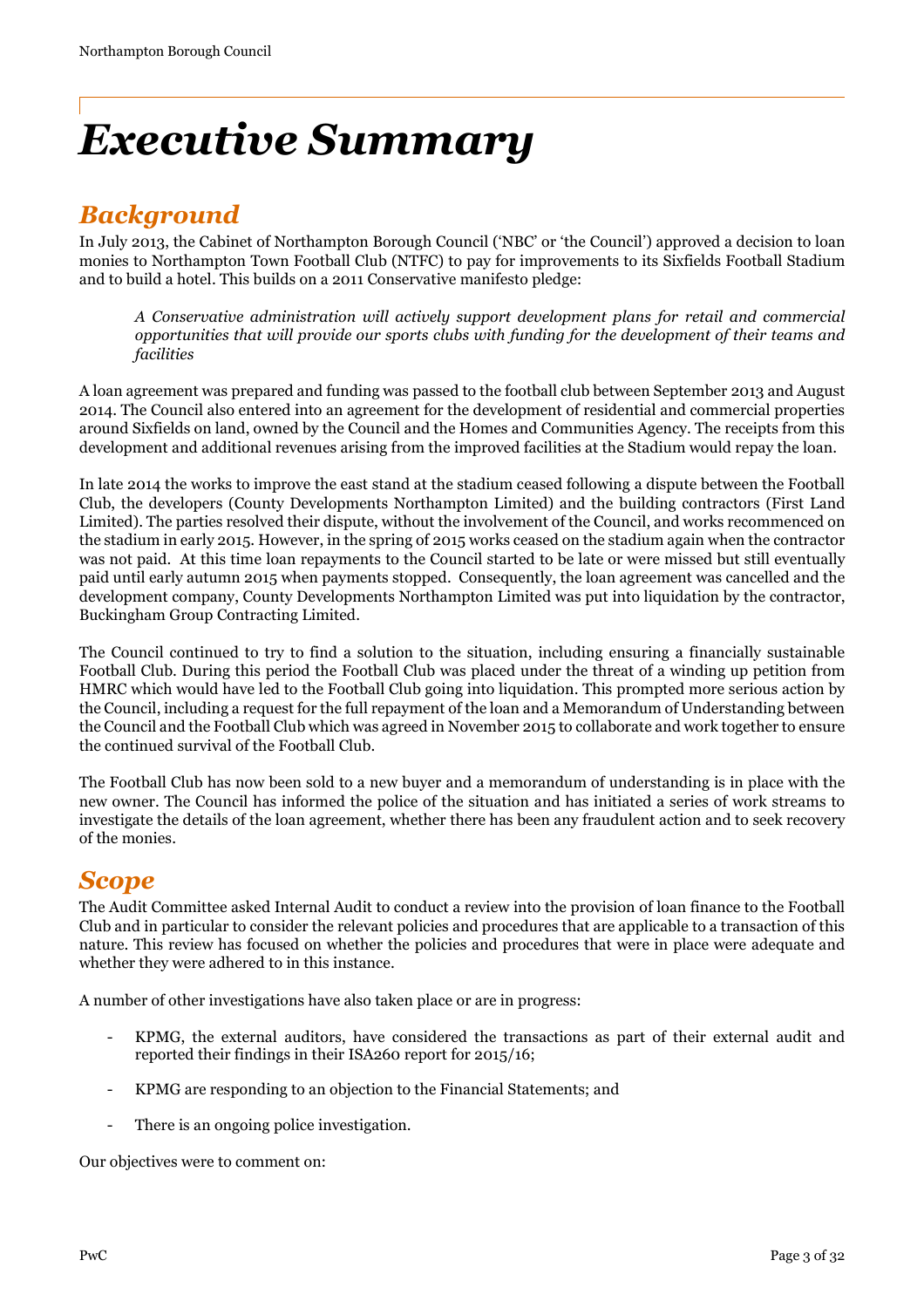- the business case for the transaction
- the decision to accept the case and enter into the transaction, in accordance with the Council's policies
- the loan agreement
- the governance over the decision and subsequent action
- the risk management over the transaction
- the performance management arrangements for the transaction
- the management information on the transaction
- the financial controls over the transaction
- the project management over the transaction

## *Limitations of scope*

The scope of our work was limited to the areas outlined above and was focused on the internal arrangements within NBC concerning the provision of loan finance. Our review has only considered the policies and procedures relating to the provision of loan finance to NTFC and not the activities undertaken in relation to the wider redevelopment of the Sixfields area and surrounding land.

We are aware of the ongoing Police investigation and External Audit work which have a wider remit considering other elements of the Sixfields redevelopment. This report does not make reference to any of these topics and is focused purely on the provision of loan finance, as requested by the Audit Committee and approved as part of our terms of reference.

### *Approach*

We have been provided access to the Council's virtual data room which contains a significant number of documents, collated by the Council in relation to the arrangements with NTFC.

There are a significant number of emails from numerous individuals involved across the Council and external bodies. There is considerable communication between the following individuals:

- Chief Financial Officer
- Principal lawyer for property, planning and highways; LGSS legal
- Legal contracts and procurement advisor, LGSS Legal
- Corporate Asset Manager

In addition there was a smaller volume of communication from the following individuals:

- Monitoring Officer
- Leader of the Council
- Chief Executive
- Director of Regeneration, Enterprise and Planning

We have sought to review the majority of relevant information in line with the scope of work defined above and where appropriate we have reviewed the additional information which the Council have provided to respond to specific queries we have raised. The fact that it has taken the Council a number of months to identify supporting evidence and the significant volume of correspondence which has subsequently been produced to undertake this, and other ongoing, reviews indicates a lack of organisation and systematic processes in place at the point of inception for the loan financing agreement.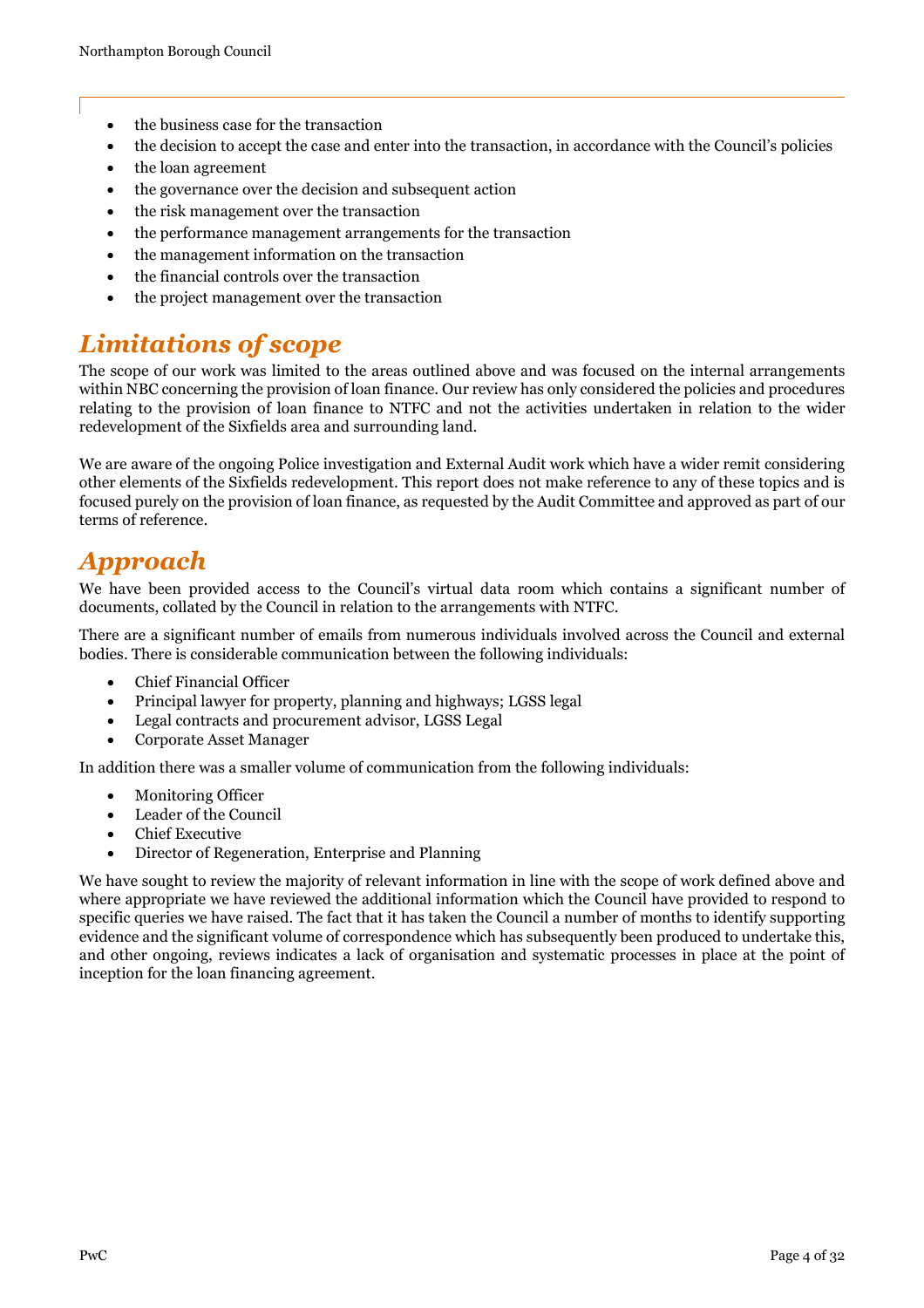| <b>Key findings</b>                                                                                                              |                                                                                                                                                                                                                                                                                                                                                                                                                                                                                                                                                                                                                                                                                                                                                 |
|----------------------------------------------------------------------------------------------------------------------------------|-------------------------------------------------------------------------------------------------------------------------------------------------------------------------------------------------------------------------------------------------------------------------------------------------------------------------------------------------------------------------------------------------------------------------------------------------------------------------------------------------------------------------------------------------------------------------------------------------------------------------------------------------------------------------------------------------------------------------------------------------|
| <b>Key control</b><br>objective                                                                                                  | <b>Findings</b>                                                                                                                                                                                                                                                                                                                                                                                                                                                                                                                                                                                                                                                                                                                                 |
| <b>Business case</b><br>and decision<br>making<br><i>process</i>                                                                 |                                                                                                                                                                                                                                                                                                                                                                                                                                                                                                                                                                                                                                                                                                                                                 |
| Detailed and costed<br>business case to<br>support the decision<br>to make financing<br>available to the<br><b>Football Club</b> | We would expect there to have been a full business case, drafted by the Council, to<br>support the decision to make financing available to NTFC before cabinet approval.<br>Instead, there was a high level options paper for providing loan finance to NTFC<br>before the Cabinet decision. However, this was at a very high level and does not<br>constitute a full and robust business case. The paper concluded that there was a<br>requirement for a guarantor and that NTFC's income and capital projections needed<br>to be objectively assessed. There is no evidence to demonstrate that these actions<br>were undertaken before Cabinet approval was sought.                                                                          |
|                                                                                                                                  | In September 2013, following Cabinet approval some due diligence checks were<br>undertaken, including credit checks and review of latest financial statements.<br>However, the credit checks identified that the risk of Northampton Town Football<br>Club Ltd's failure was "high" owing to the negative net worth of Northampton Town<br>Football Club Ltd and the fact that the auditor's report on the financial statements for<br>the previous four years up to 2012 included an emphasis of matter paragraph<br>highlighting that there were material uncertainties regarding the Company's ability<br>to continue on a going concern basis. It is unclear how the Council responded to the<br>negative indicators which were identified. |
|                                                                                                                                  | NTFC developed a number of separate business and financial models for the<br>redevelopment of the Sixfields Stadium and for a hotel on the Sixfields site. These<br>were re-developed and re-issued to reflect changes. These were shared with the<br>Council and we have seen copies of these, each being annotated by the Chief Financial<br>Officer and others, followed by challenge to NTFC and updates. But there was not a<br>final definitive version to support the decision to provide finance to NTFC.                                                                                                                                                                                                                               |
|                                                                                                                                  | The earliest business and financial model was not produced until August 2013, the<br>month following Cabinet approval of the loan finance. Whilst there were a number of<br>business cases produced, there is no formal evidence available to demonstrate these<br>were shared with Cabinet or sufficiently challenged by sources independent to both<br>the Council's decision making process and the football club.                                                                                                                                                                                                                                                                                                                           |
| Decisions based on<br>adequate, accurate<br>information in                                                                       | The recommendation to Cabinet should have contained a detailed analysis of the<br>financial implications and associated sensitivity analyses of the business plan<br>prepared by the Council.                                                                                                                                                                                                                                                                                                                                                                                                                                                                                                                                                   |
| accordance with the<br>Council's financial<br>regulations                                                                        | Instead, the Cabinet paper prepared and presented in July 2013 identifies that "NTFC<br>have indicated they would like to have an agreed facility with the Council for loan<br>finance of up to £12 million to support these stadium and hotel $\prime$ conference centre<br>plans". There are no further, specific details about the form of this loan or potential<br>repayment options. The paper includes a high level summary of the implications,<br>including: resources, risk, legal and equality considerations. The legal considerations<br>indicate that the Council is entitled to make a loan of this nature and we have not seen<br>any evidence to suggest otherwise.                                                            |
|                                                                                                                                  | This indicates the Cabinet was not provided with adequate information on which to<br>provide full approval. Approval from Cabinet appears to have been a "decision in<br>principle". Which is reflective of the meeting minutes which state "Cabinet approved"<br>the principle of providing loan finance". Approval and delegation of responsibility for<br>the amounts and terms of any loan finance arrangements were subject to a number<br>of additional requirements which were defined in the Cabinet Report.                                                                                                                                                                                                                            |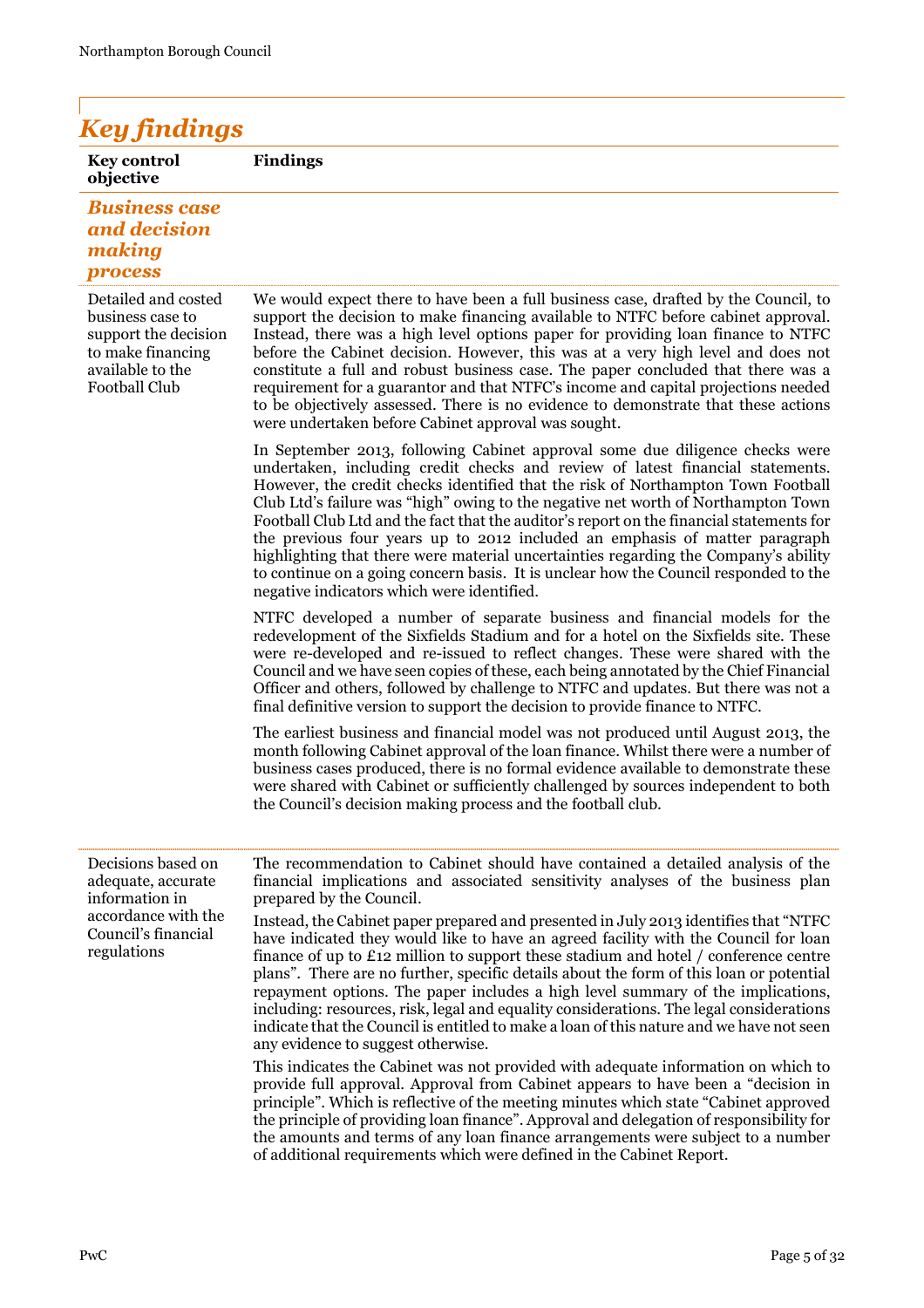The financial regulations state that where functions are delegated, Cabinet remains accountable for them to the Full Council. Although responsibility for the amounts and terms of any loan finance arrangements were delegated, ultimate responsibility for the loan was retained by Cabinet.

| Loan<br>agreement                                                          |                                                                                                                                                                                                                                                                                                                                                                                                                                                                                                                                                                                                                                                                                                             |
|----------------------------------------------------------------------------|-------------------------------------------------------------------------------------------------------------------------------------------------------------------------------------------------------------------------------------------------------------------------------------------------------------------------------------------------------------------------------------------------------------------------------------------------------------------------------------------------------------------------------------------------------------------------------------------------------------------------------------------------------------------------------------------------------------|
| Decision taken by<br>Council translated<br>into a formal loan<br>agreement | Once the decision was made to provide loan financing to NTFC, this should have<br>translated into a formal loan agreement taking into account the conditions and<br>limitations imposed by Cabinet in July 2013. The conditions and limitations were:                                                                                                                                                                                                                                                                                                                                                                                                                                                       |
|                                                                            | No net or initial costs to the Council of setting up and administering the loan<br>$\bullet$<br>finance                                                                                                                                                                                                                                                                                                                                                                                                                                                                                                                                                                                                     |
|                                                                            | Sufficient tangible security is offered until full repayment is made<br>٠                                                                                                                                                                                                                                                                                                                                                                                                                                                                                                                                                                                                                                   |
|                                                                            | Length of the loan and its repayment are linked to the timing of additional<br>$\bullet$<br>revenue generated by the club                                                                                                                                                                                                                                                                                                                                                                                                                                                                                                                                                                                   |
|                                                                            | Income projections are sufficient to service the debt<br>٠                                                                                                                                                                                                                                                                                                                                                                                                                                                                                                                                                                                                                                                  |
|                                                                            | Robust contractual arrangements in place between NTFC and a third party<br>$\bullet$<br>to secure minimum future levels of income                                                                                                                                                                                                                                                                                                                                                                                                                                                                                                                                                                           |
|                                                                            | There is no record of the Council having undertaken a formal assessment against the<br>Cabinet requirements before entering into the facility agreements. It would have been<br>good practice for the Council to have undertaken such an exercise prior to entering<br>into the facility agreements. Whilst these have been complied with to some extent, we<br>have been unable to confirm that these were complied with fully, addressing all<br>concerns. For these reasons, we have been unable to confirm that the decisions taken<br>were in line with the delegated authority.                                                                                                                       |
|                                                                            | The Cabinet report of July 2013 delegated the actions required and responsibility for<br>entering into the facility agreements appropriately to the Chief Executive, in<br>consultation with the Section 151 Officer and Leader of the Council. Delegation of this<br>nature is in compliance with the financial regulations of the Council. The Cabinet<br>paper also delegated to the Director of Regeneration Enterprise and Planning the<br>authority, in consultations with the leader of the Council, to agree the terms of<br>transfer of the land. Since our scope of work is limited to the loan agreement we have<br>not considered this delegation further.                                      |
|                                                                            | The original Cabinet report included reference to loan finance of "up to £12m"; the<br>subsequent facility agreements entered into total £13.5m. Officers sought legal advice<br>from LGSS which determined that since the recorded decision does not reference a<br>specific figure additional Cabinet approval for the additional $£1.5m$ was not required<br>and approval up to $£13.5m$ was in line with the existing decision. For the purposes of<br>transparency and openness it would have been good practice to obtain further<br>Cabinet approval for the additional monies as whilst the decision does not reference<br>a specific amount the Cabinet report does clearly refer to "up to £12m". |
|                                                                            | The minutes of the Cabinet meeting on the 13 July 2013 clearly identify that three<br>opposition members raised concerns about the approval in principle. No information<br>has been provided which identifies whether these concerns were investigated and<br>adequately resolved.                                                                                                                                                                                                                                                                                                                                                                                                                         |
| Professional advice<br>in producing the<br>agreement                       | A transaction of this sort requires appropriate professional advice, particularly in<br>drafting a robust, formal loan agreement which addressed the conditions imposed by<br>Cabinet in July 2013.                                                                                                                                                                                                                                                                                                                                                                                                                                                                                                         |
|                                                                            | We have been given access to the Council's virtual data room which contains a<br>significant number of emails from numerous individuals involved in preparing the<br>facility agreements. Review of the email correspondence demonstrates that there<br>were ongoing discussions internally around financial, legal and statutory duties in<br>preparing the facility agreements, alongside consideration of risks and potential<br>mitigations.                                                                                                                                                                                                                                                            |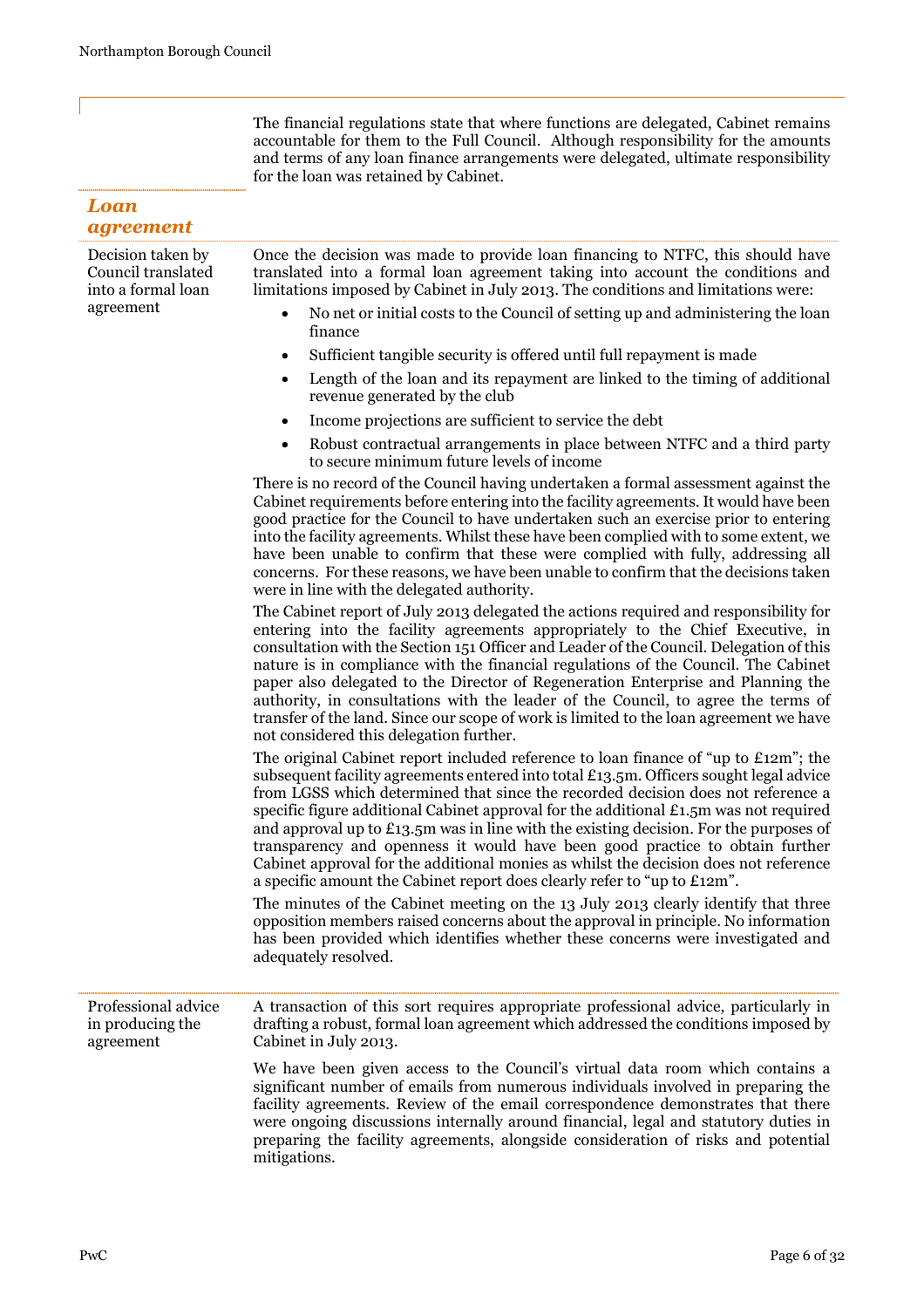Capita Asset Services reported on key matters for consideration in providing loans to NTFC. The report focuses on the legal considerations, state aid considerations, soft loan and capital accounting implications associated with the financial assistance. It does not consider affordability or suitability of the proposed option and the disclaimer indicates that Capita were not instructed to complete any due diligence work associated with the proposed loan to NTFC.

A number of the emails raise concerns about the short timescales and pressure from management and politicians to conclude arrangements. It is evident that these time pressures significantly reduced the Council's ability to challenge and fully evaluate the professional advice it had obtained as part of the preparation for the Football Club loan.

Email correspondence between the leader and officers highlights the importance of the transaction and the desire to conclude the transaction promptly.

The political commitment in the Conservative manifesto, along with the July 2013 Cabinet decision was considered a commitment to provide loan financing, despite there being limited information available at this time. Detailed business cases, due diligence checks and professional legal advice were not obtained until after the Cabinet approval was obtained. Whilst due diligence checks were undertaken we were unable to identify evidence that the issues identified were adequately resolved before the transaction was completed.

Whilst the email correspondence demonstrates the involvement of appropriate professionals in producing and monitoring the agreement the emails the volume of evidence provided from across the organisation suggests that this did not follow a formal, defined process.

#### *Governance*

Governance arrangements to oversee the agreement Governance needed to be put in place which would operate throughout the term of the agreement. The Council's virtual data room includes emails which evidence ongoing communication within the Council involving suitable individuals in reviewing the arrangements and performance against the facility agreement. In our view, these

were more ad hoc rather than structured, and the records do not show a coherent picture of effective governance. Following discussion with the Council in August 2016, we were subsequently provided with additional information not originally available which included minutes from the Programme Board meetings and Project Highlight reports which demonstrate that there was oversight and governance in place regarding the redevelopment of the wider Sixfields regeneration project. However, these are focused on the operational aspects of the programme and do not separately identify performance of the loan agreement.

The available information, including substantial email correspondence, demonstrates that the project involved a significant number of senior officers; including the Chief Executive, Section 151 Officer, Monitoring Officer and Director of Regeneration, Enterprise and Planning, amongst others which one might expect given this is a key priority for the administration. We have seen no evidence to demonstrate that the governance arrangements and oversight for the loan agreement was formalised. The fact that the subject attracted such a senior level of involvement indicates that efforts were made to challenge and address the potential issues associated with providing loan financing to NTFC. However, it is unusual to have such senior officers being involved in day to day activities of the Council and it would have been beneficial to have had an officer stay removed from the day to day activities to ensure there was an individual officer who could retain oversight of the transaction.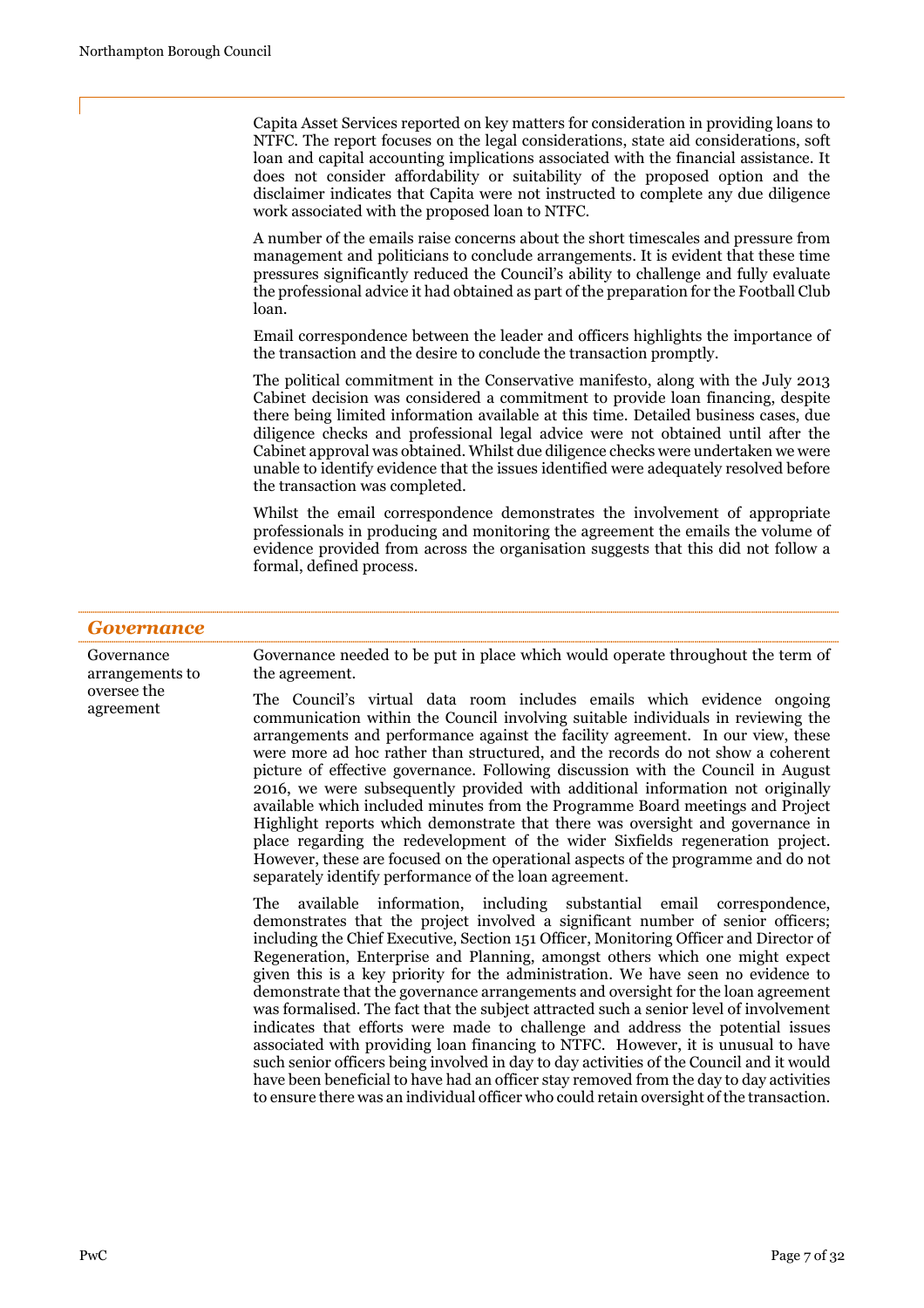#### *Risk management*

Risks identified, assessed and appropriate mitigations in place.

Risks reviewed on a regular basis and action taken to protect the Council's interests

Risk assessment should form part of any significant decision. Any risks identified should be mitigated to the fullest extent possible and monitored for the duration of the project.

Officers indicated that a risk assessment was considered as part of the decision making process and that risks were identified and mitigated throughout the project as part of the Sixfields land development project. The Sixfields Programme Board meetings and discussion of the Project Highlight Report included consideration of the risks associated with the wider site redevelopment. However, we have been unable to identify any formal risk assessment documentation which was produced specifically in relation to the provision of loan finance as part of the decision making progress, nor any evidence which demonstrates that the provision of loan finance and its associated risks were considered as part of the strategic or service area risk registers.

As part of its Treasury Management Strategy the Council sets out the broad Treasury risks facing the Council and how these will be mitigated. We found no specific consideration of the Football Club loan agreement in sufficient detail to identify and address specific risks. The Council has since updated its Treasury Management procedures to address this going forward, including a specific provision for loans to third parties and commitment that the Council's Treasury Strategy incorporates the limits and permissions required to allow future borrowing to go ahead.

As indicated above there is evidence to demonstrate ongoing challenge, identification and resolution of risks as part of the ongoing email correspondence. But this was not undertaken on a formal basis and the thousands of emails make it difficult to identify whether sufficient action was taken to identify and mitigate risks.

The Constitution states that the Chief Finance Officer is responsible for collating the Council's Strategic Risk Register and ensuring it is reported to Cabinet and the Audit Committee at least annually. In addition, the Chief Officers should maintain a register of risks affecting their service areas, including corporate risks. Since there was no formal risk management documentation it was not possible for the Council to review and update its risk assessment on a regular basis and we judge that the Constitution was not followed in this respect.

#### *Performance management*

Arrangements to monitor and manage performance of the agreement

We would expect there to have been formal performance management arrangements established to monitor and manage performance of the agreement.

Whilst there was ongoing involvement of the Council following the establishment of the facility agreement this extended to a number of other areas, including arrangements with the HCA and wider developments in the area, which did not directly relate to the performance management of the facility agreements. Once again, the performance management activities focused on the wider Sixfields redevelopment through the project team meetings and there is no explicit consideration of the loan agreement in place.

Although the terms and conditions of the facility agreements were being adhered to it should have been clear that the physical progress of the Sixfields redevelopment did not align with the amount of money drawn down. It is understood that informal site visits did take place, although there is no documented evidence of this. Even so there appears to have been no formal correlation between progress with the works progress and the loan monies permitted for draw down.

There were no formal performance management processes established to oversee the facility agreements. The documentation provided to NTFC as part of each tranche drawdown associated with each facility agreement was accompanied by a Loan Term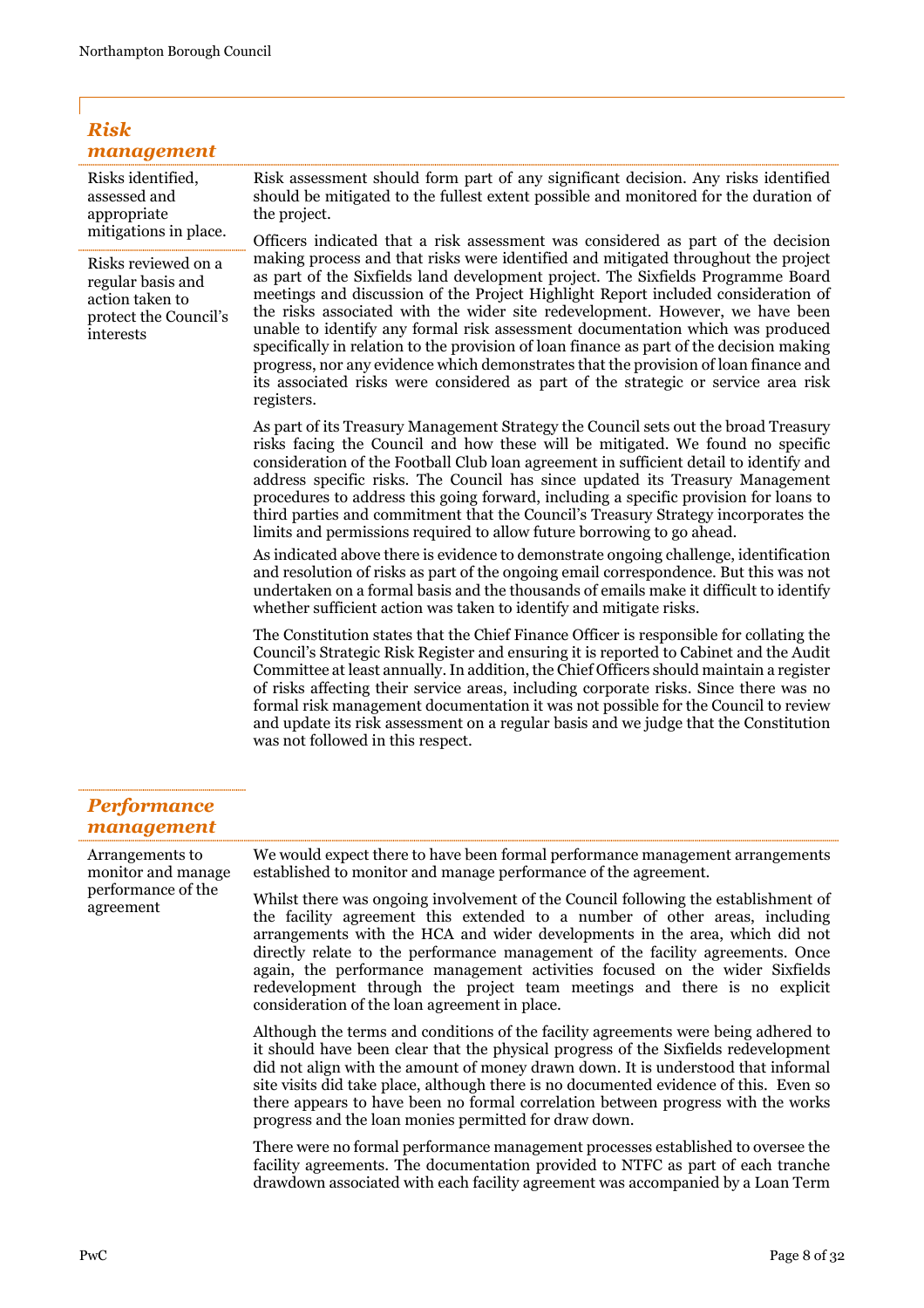Sheet and Repayment Schedule detailing when interest payments were due. Performance against these repayment dates was monitored by the LGSS Finance team and we have seen email correspondence between the Council and NTFC in following up late payments immediately and trying to reach a resolution to secure repayment from NTFC. In addition, we have seen annotated copies of the different models which demonstrate that Council employees, including the Chief Financial Officer, reviewed the business models prepared by NTFC and challenged a number of the figures included which prompted updates and amendments to the business cases.

The evidence demonstrates that the cash flows and compliance with the repayment schedules were monitored and followed up. However, there was no formal monitoring of the physical progress of the construction works which, despite not being a works contract, would still have provided substantial assurance that the loan was being used appropriately.

### *Management information*

| Format and content<br>of management<br>information for<br>effective governance<br>and performance<br>management | As part of the formal performance management and governance arrangements<br>management information should have been produced which provided management<br>with adequate information to facilitate ongoing governance and performance<br>management. This type of loan and agreement was a new undertaking for the Council<br>and the significant sums involved provided additional risk indicators which should<br>have prompted detailed, regular management information. |
|-----------------------------------------------------------------------------------------------------------------|----------------------------------------------------------------------------------------------------------------------------------------------------------------------------------------------------------------------------------------------------------------------------------------------------------------------------------------------------------------------------------------------------------------------------------------------------------------------------|
|                                                                                                                 | There was no formal management information process defined in relation to<br>performance of the facility agreements. As identified above, the evidence of LGSS<br>Finance escalating overdue payments and following up with NTFC does indicate<br>some element of management information was received even though there was no<br>formal defined process in place for this.                                                                                                |
|                                                                                                                 | From the information reviewed it is apparent that once the facility agreements had<br>been formalised and provision of loan finance secured the Council focused on areas<br>of the wider Sixfields development, including arrangements with the HCA and these<br>areas were the subsequent focus of governance, performance management and<br>management information.                                                                                                      |
| <b>Financial</b>                                                                                                |                                                                                                                                                                                                                                                                                                                                                                                                                                                                            |

## *controls*

Adequate information in the agreement on the financial obligations and payment mechanisms In all instances the stipulated precondition for the drawdown of the loan was satisfied and funds were released in line with the Constitution following Chief Financial Officer approval. Whilst the drawdowns were made in compliance with the terms specified in the relevant Facility Agreement, that these terms were unsuitable as the basis for the tranche drawdown. It is understood that the conditions used were the result of commercial negotiations which required compromise from both the Council and Football Club regarding the timing of payment drawdowns. Too large a proportion of the funds were drawdown at too early a stage in the project. It is difficult to see how each drawdown was based on an assessment of progress or value for money. Indeed, it would appear that the loan terms meant that the loan was drawn down in advance of need.

> The physical progress of the stadium development should have provided a warning sign that the development was not progressing at the rate expected or in line with the funds provided. In spite of this the Council continued to permit drawdowns on the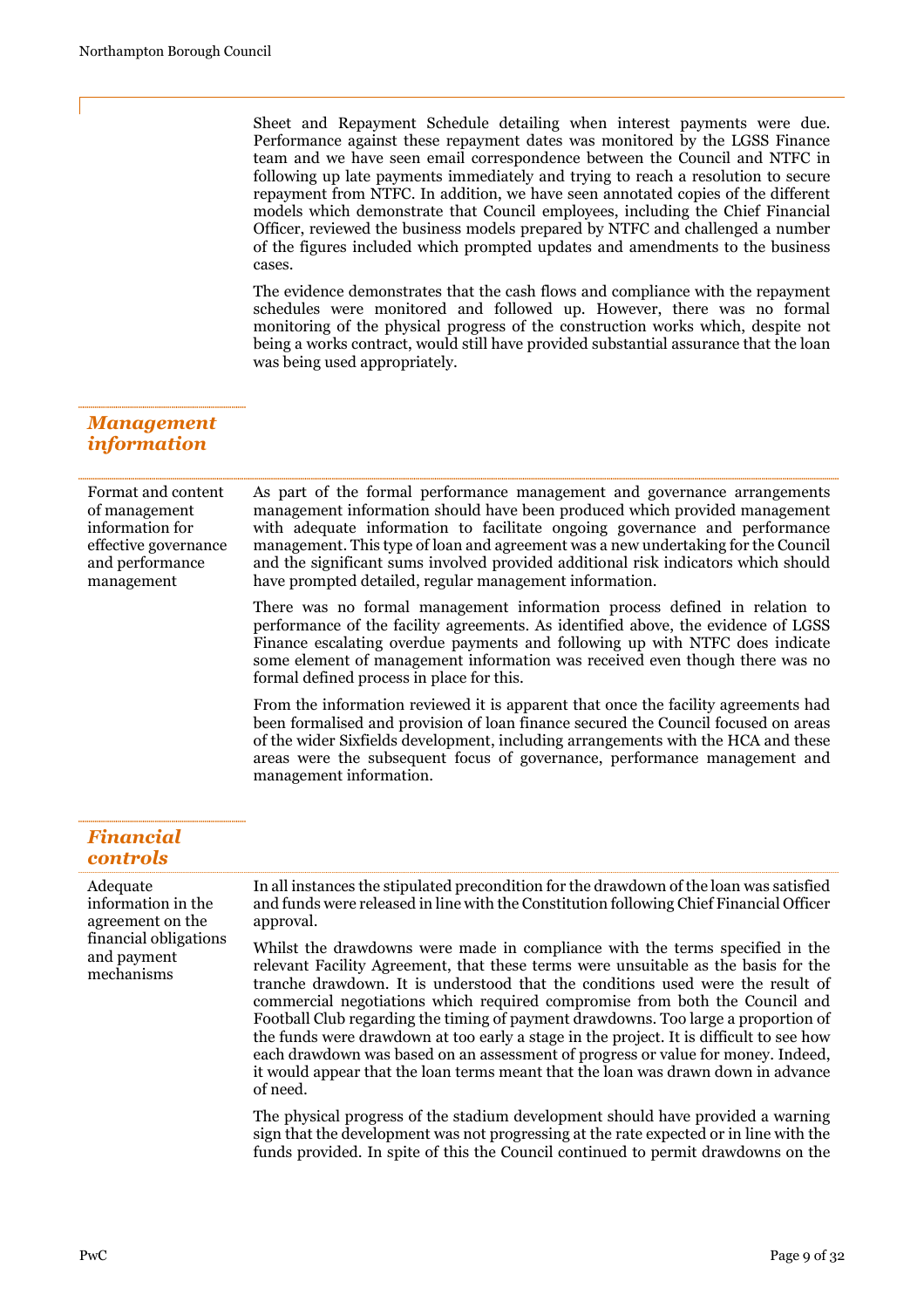| In August 2014 a variation to the original planning permission was registered which<br>identified that the East Stand would no longer include a conference and banqueting<br>facility and there would be a reduction to the proposed increased capacity. This<br>planning application was approved in September 2014. Despite the changes to the<br>planned construction works we have not seen any evidence to indicate that the<br>construction changes were reflected in the structure of the loan and there is no<br>alignment between the final loan drawdown in August and the revised planned<br>construction works. |
|-----------------------------------------------------------------------------------------------------------------------------------------------------------------------------------------------------------------------------------------------------------------------------------------------------------------------------------------------------------------------------------------------------------------------------------------------------------------------------------------------------------------------------------------------------------------------------------------------------------------------------|
| We have confirmed that each of the planned payment due dates recorded is in line<br>with the issued Loan and Repayment Schedule. As noted above, performance against<br>the scheduled repayment dates was monitored by the LGSS Finance team and we<br>have seen email correspondence between the Council and NTFC in following up late<br>payments immediately and trying to reach a resolution to secure repayment from<br>NTFC, up until the point at which the Council requested all outstanding monies to be<br>repaid.                                                                                                |
| Drawdowns of the loan finance were made between 20 September 2013 and 19<br>August 2014. Wider issues around the NTFC contractor's administration and<br>cessation of works on site did not occur until March 2015 and at the time of making<br>the facility agreement drawdowns there was limited indication of future concerns.<br>The first delayed interest repayment occurred on 19 February 2015, which was six<br>days overdue, and the first repayment which was not made was not due until 28<br>August 2015, again after all drawdowns had already been made.                                                     |
| In response to NTFC's failure to make the scheduled interest repayment on 28 August<br>2015, the Council issued a notice to NTFC on 24 September 2015 requesting that all<br>monies be repaid under the terms of the facility agreements.                                                                                                                                                                                                                                                                                                                                                                                   |
|                                                                                                                                                                                                                                                                                                                                                                                                                                                                                                                                                                                                                             |

## *Project Management*

Arrangements to project manage the agreement and financial arrangements Ongoing project management arrangements should have been established to oversee the agreements, financial arrangements and review progress on a regular basis to ensure that the Council's interests were protected and any risks mitigated. Officers indicated that regular project management meetings were held to provide an update on progress and enabled officers to mitigate any risks which were identified throughout the project. Review of the evidence available demonstrates that there was oversight and governance in place regarding the redevelopment of the wider Sixfields regeneration project. However, these are focused on the operational aspects of the programme and do not separately address the performance of the loan agreement. As previously identified there are a number of emails between all involved parties throughout the duration of the arrangement which demonstrates clearly there was ongoing involvement and interaction with all parties. Whilst the email correspondence demonstrates the involvement of appropriate professionals in producing and monitoring the agreement the fact that the Council has taken months to identify and collate a series of thousands of emails to demonstrate the adequacy of the professional advice indicates that the arrangements were informal and did not follow a strict procedural process. Regular reviews of the project management arrangements to ensure that the Council's interests were protected and any risks mitigated.

## *Conclusion*

We concluded that: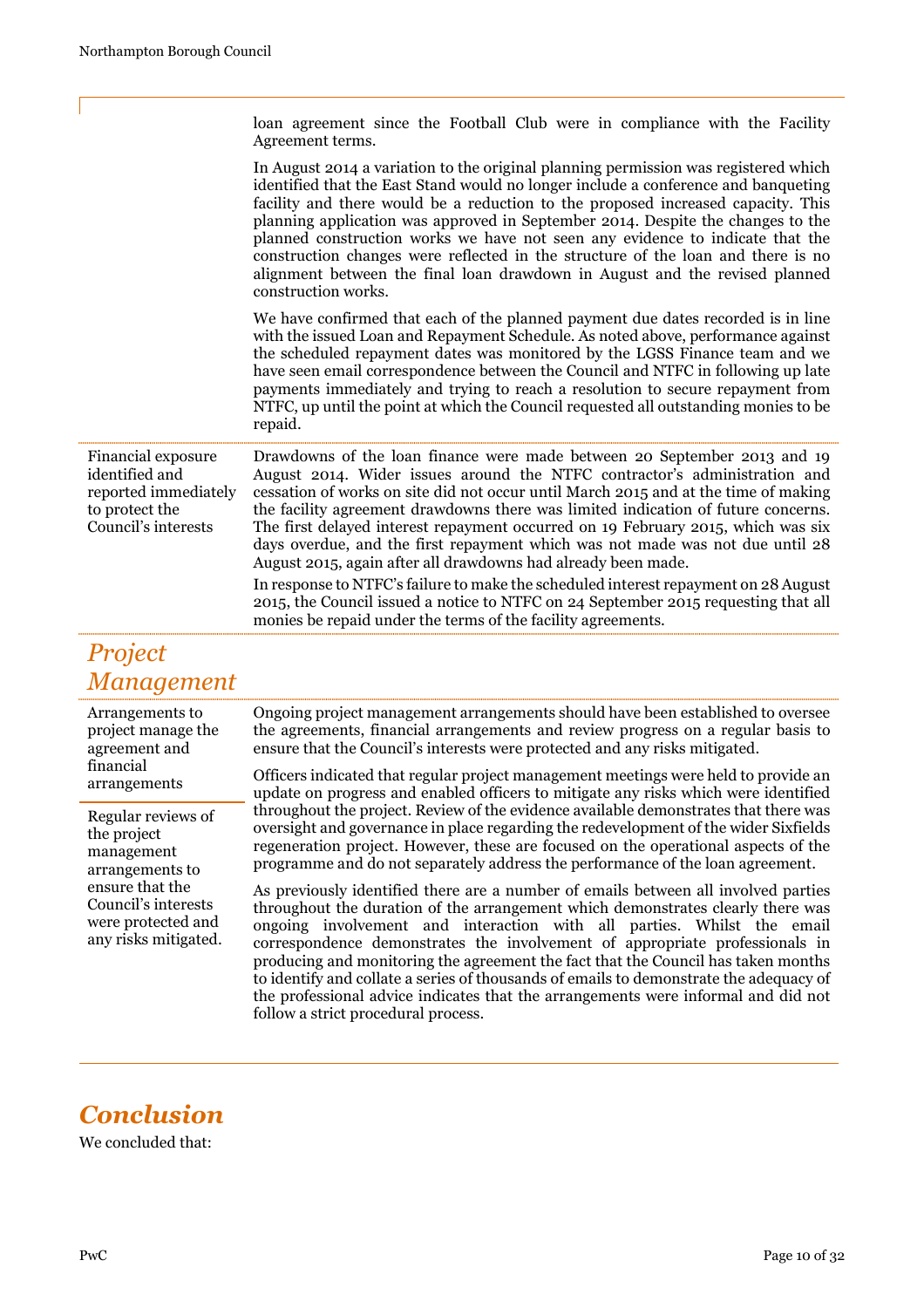- Cabinet approved a loan of up to  $£12m$ , but this decision was based on limited information as a business case was not made available
- A number of conditions were made by Cabinet and we have been unable to confirm that these were complied with fully, addressing all concerns. For these reasons, we have been unable to confirm that decisions taken were in line with the delegated authority. There were loan agreements established to formalise the provision of finance and drawdowns of the finance were made in line with the relevant terms and conditions and established procedures requiring approval from officers. The information reviewed demonstrates that there was a lack of formal processes implemented and adhered to regarding risk management, project management, management information and performance management. Whilst there is evidence to show the Council has challenged some areas and professional advice has been sought, the fact that the Council has taken months to identify and collate a series of thousands of emails to evidence the adequacy of the actions undertaken highlights that the arrangements were informal and did not follow a strict procedural process. Where issues have been identified the volume of evidence available makes it very difficult to demonstrate that all issues were adequately resolved.

This incident demonstrates the need for careful thought, structure, independent advice and monitoring in making a decision on a transaction which was significant and unusual.

We attempted to reconstruct the thought process for the decision made and for subsequent monitoring. Our view is that the Council failed to demonstrate this in its data room. This was made extremely difficult because of a lack of an approved business case, appropriate independent advice and documented risk management and governance processes. These documents need to be at the same time concise and comprehensive. We found the documentation we were presented with to be neither.

The significant time invested by the Council in retrospectively collating information and evidence to demonstrate adequate governance, risk and performance management indicates that this was not undertaken in a formal, process driven manner at the time of inception. The fact that there are thousands of emails and sources of evidence to demonstrate the actions undertaken is confusing and fails to demonstrate adequately ownership and control of the situation.

It is apparent that the overriding focus on the Sixfields redevelopment was on the operational aspects and subsequent governance arrangements failed to identify and address adequately the loan agreement.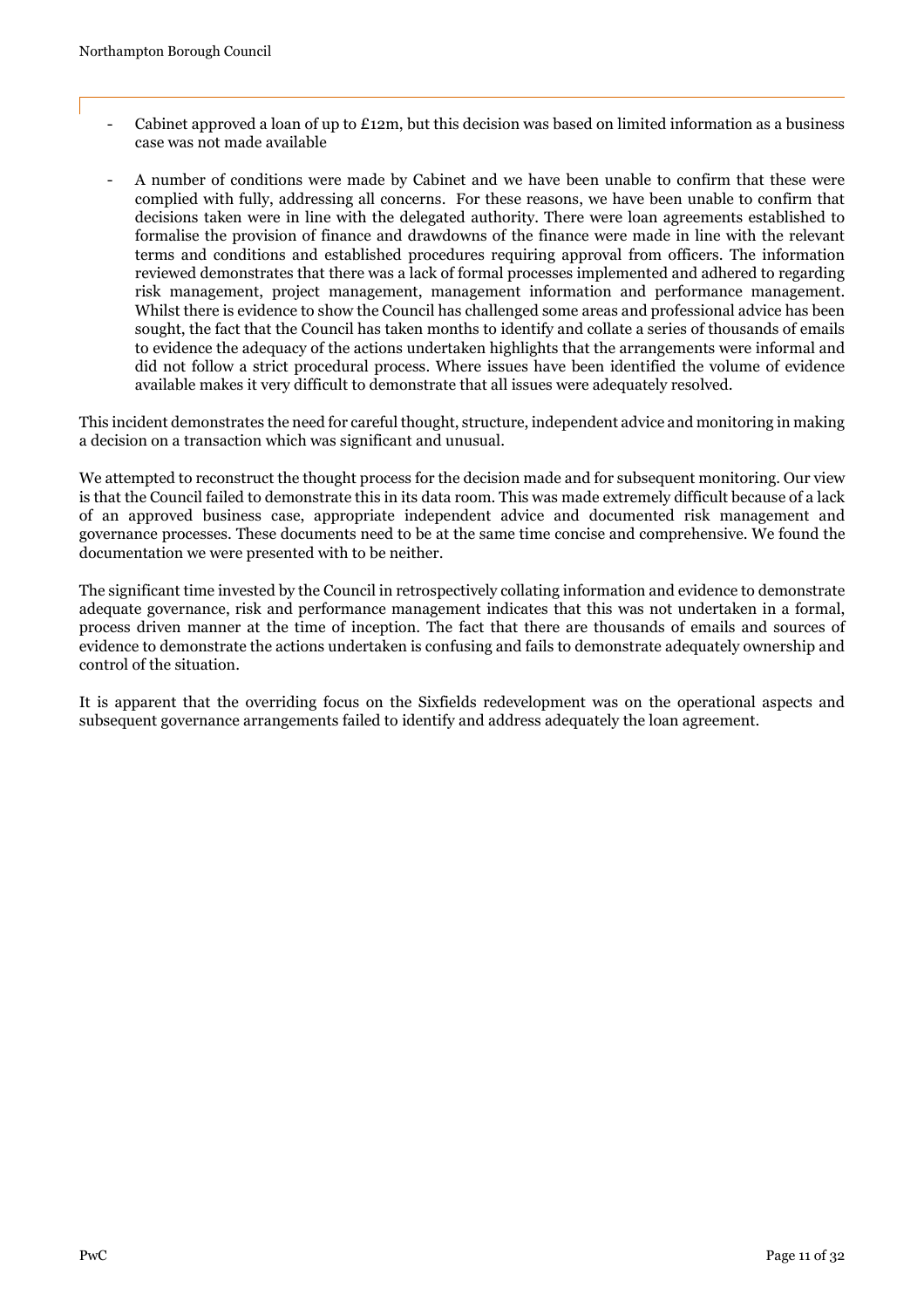## *Findings*

## *Findings against the terms of reference*

#### **Key control objective Findings** *Business case and decision making process* Suitably detailed and costed business case was produced to support the decision to make financing available to the Football Club Before the Cabinet approval was obtained a paper was prepared in June 2013 by the Council's Corporate Asset Manager which set out the potential options for how NBC could support in financing the football stadium and hotel development. This also considered NTFC's sources of income for repaying the Council. The paper references key issues and risks at a very high level, concluding that there was a requirement for a guarantor and that NTFC's income and capital projections needed to be objectively assessed. There is no evidence to demonstrate that these were undertaken before Cabinet approval was sought. Two cash flow forecasts were prepared by County Group Development in late June 2013 which consider the residential redevelopment and multi-use redevelopment of the Sixfields site; neither consider the stadium expansion element of the program which was described as one of the key purposes of the loan finance in the Cabinet report. We have not been provided with any evidence to demonstrate that these reports were objectively assessed by the Council or assumptions subject to adequate scrutiny and evaluation. The Cabinet decision was approved on  $17<sup>th</sup>$  July 2013 and subsequently the football club prepared business cases and the Council undertook due diligence checks. This included a report prepared by Capita Asset Services, dated 17 September 2013, which considered key matters for consideration in connection with the provision of loans to NTFC. The report focuses on legal considerations, state aid considerations, soft loan and capital accounting implications associated with the financial assistance. It does not consider affordability or suitability of the proposed options. Assessing the suitability of the advice taken regarding State Aid is not in the remit of our scope of work. No further information has been provided regarding Capita's agreed scope of work or how the report was used by the Council. There is a clear disclaimer which indicates that Capita were not instructed to complete any work on securitisation/collateral or risk and due diligence associated with the proposed loan to NTFC. No further information has been identified to demonstrate that the recommendation that NTFC's income and capital projections were objectively assessed. Due diligence checks were undertaken by the Council including Dun & Bradstreet credit checks for Northampton Town Football Club Ltd and other associations including: Northampton Town FC Football in the Community Programme, NTFC Ltd, Sixfields Stadium Co Ltd, Premier Sports Stadia Ltd, County Developments (Northampton) Ltd, Cobblers Rugby Football League Ltd. However, these checks identified that the risk of Northampton Town Football Club Ltd's failure was "high" owing to the negative net worth of Northampton Town Football Club Ltd and the fact that the auditor's report on the financial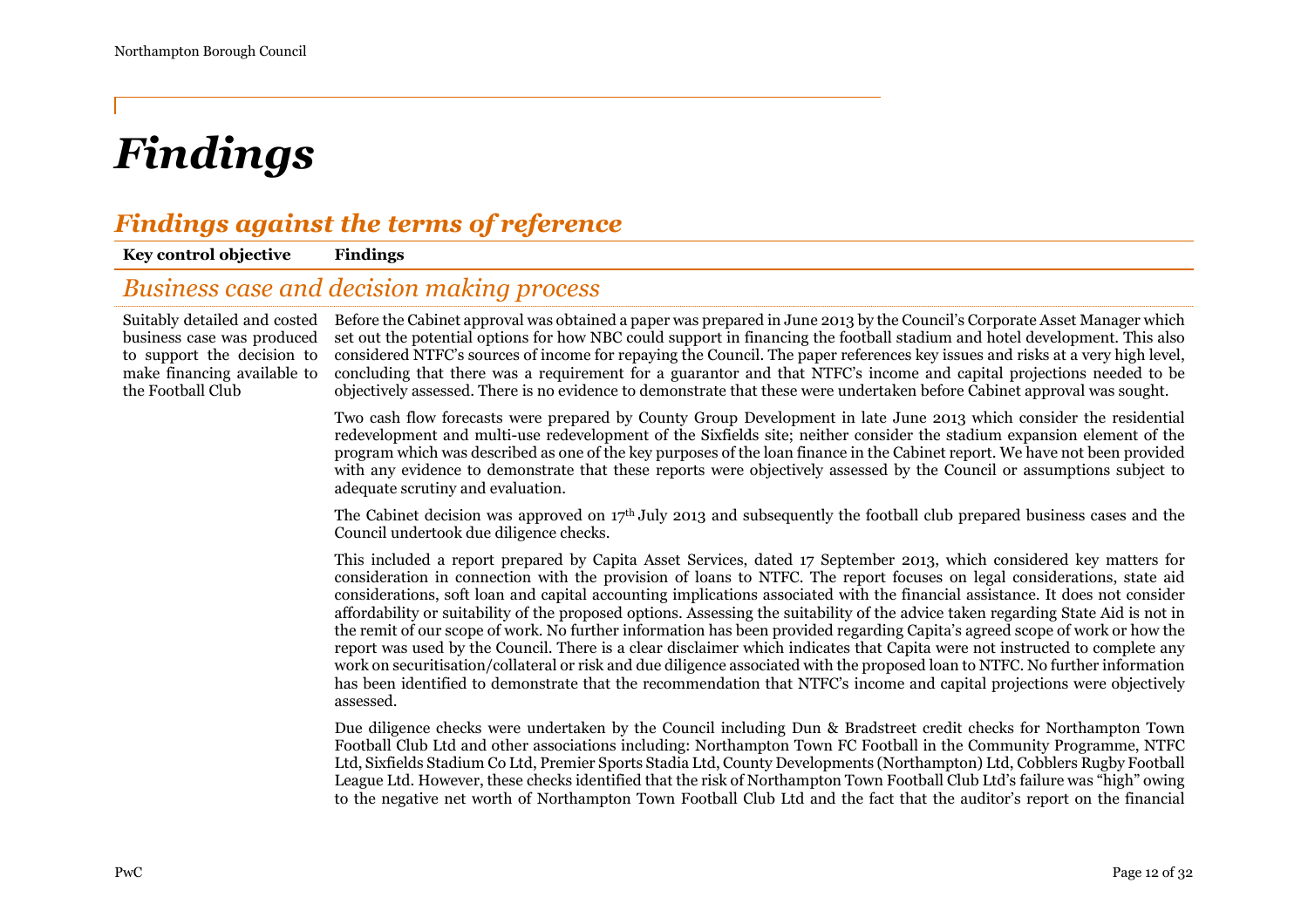statements for the previous four years up to 2012 included an emphasis of matter paragraph highlighting that there were material uncertainties regarding the Company's ability to continue on a going concern basis.

Northampton Town Football Club Ltd's audited accounts for 2013, 2012 and 2011 have also been obtained. These show that the company made a loss of £221,555 and was in a net liabilities position as at 30 June 2013. We have not seen any evidence to show how these negative indicators were considered and responded to. Some due diligence activities were undertaken but the results from both internal and external evidence were not formalised, collated and issues identified, considered and adequately resolved before a decision was taken to provide loan finance to NTFC.

NTFC developed numerous business and financial models for the redevelopment of the Sixfields Stadium and for a hotel on the Sixfields site between August 2013 to March 2015 and April 2014 to November 2014 for the stadium and hotel respectively. Each of the models included specific details of assumptions used, five year profit and loss forecast, five year cash flow forecast and later models were developed to include a number of sensitivity analyses. These documents were shared with the Council throughout the period. Whilst the projected expenditure includes an element of redevelopment loan interest these business and financial models were not directly linked to the planned Council financing but were instead to demonstrate the improved financial position of NTFC following redevelopment.

There was no final version of the business and financial models for each of the schemes and each document states that the "business model will be developed as part of the ongoing budgetary control procedures in place at the club" which explains the number of business cases developed over the period. An update report prepared in November 2014 summarising the changes states that the business and financial models have been continuously developed due to the significant uncertainty at the outset of the project.

There is also a statement in the models that "any third party relying upon [the financial and business model] is advised to undertake whatever due diligence they feel appropriate to test the assumptions contained". We have not seen a separate business case, developed by the Council, to support the decision to provide loan finance to the Football Club. Although the business case was developed by NTFC these documents were shared with the Council throughout the period. We have seen annotated copies of the different models which demonstrate that Council employees, including the Chief Financial Officer, reviewed the models and challenged a number of the figures included which prompted updates and amendments to the documents and inclusion of detailed sensitivity analysis.

Whilst there was clearly some preliminary work done in assessing potential options for providing loan finance to NTFC before the Cabinet decision, this was at a very high level and does not constitute a full and robust business case. The timing of the subsequent business cases fails to support the fact that sufficient evidence was available to support the decision to make financing available to NTFC at the point at which Cabinet approval was sought. The earliest business and financial model was not produced until August 2013, the month following Cabinet approval of loan finance. The first legal facility agreement, in relation to the Stadium redevelopment, was signed in September 2013 which does suggest that the first copy of the business and financial model was available. Similarly, the legal facility agreement, in relation to the Hotel redevelopment, was signed in July 2014 which suggests that an early version of the business case was available. Whilst some due diligence checks were undertaken it is unclear how the Council responded to the negative indicators which were identified.

*The information reviewed identifies that there were a number of detailed and costed business cases produced; however there are inadequate records to demonstrate that these were sufficiently challenged. Before Cabinet approval a high level options paper was prepared, subject to a number of conditions, which outlined potential options for providing financial*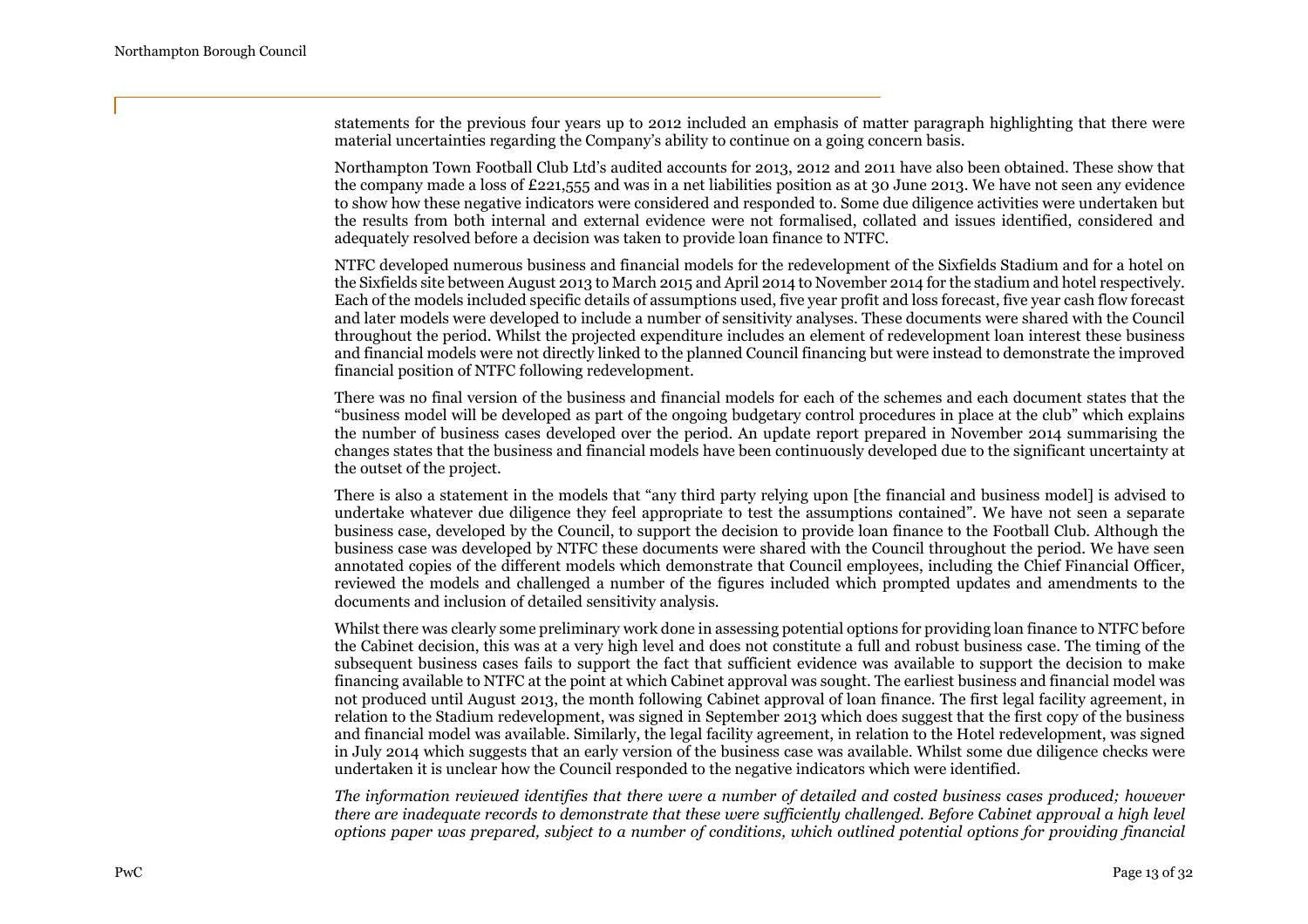*support to NTFC. The timing of the detailed business cases, prepared after Cabinet approval, indicates that adequate information was not available at the time a decision was taken to make financing available to the Football Club. Going forward, the Council should ensure business cases are fully developed by the Council and finalised before any decision is taken by members.*

Decisions are based on adequate, accurate information and are in accordance with Council financial regulations

Cabinet approved in principle, the decision to provide loan finance to NTFC to support stadium expansion and development of associated land on the 13 July 2013, delegating authority to the Chief Executive, in consultation with the Section 151 Officer and Leader of the Council, to approve the amounts and terms of any loan finance arrangements subject to a number of conditions. The Cabinet paper also delegated to the Director of Regeneration Enterprise and Planning the authority, in consultations with the leader of the Council, to agree the terms of transfer of the land. Since our scope of work is limited to the loan agreement we have not considered this delegation further.

The provision of loan finance to NTFC to support stadium expansion formally commenced on 18 September 2013 with a facility agreement for £7.5m. This was subsequently followed with an additional facility agreement signed 14 April 2014 for £1.5m and a final facility agreement signed on 23 July 2014 for £4.5m to support the hotel redevelopment. To summarise, there was a formal agreement in place for the provision of the following monies to NTFC:

| Agreement                          | Date              | Amount      |
|------------------------------------|-------------------|-------------|
| Stadium facility agreement         | 18 September 2013 | £7,500,000  |
| Additional loan facility agreement | 14 April 2014     | £1,500,000  |
| Hotel facility agreement           | 23 July 2014      | £4,500,000  |
| Total                              |                   | £13,500,000 |

#### Cabinet Decision

We have reviewed the paper provided to Cabinet in July 2013 to consider whether the decision to approve the provision of loan finance in principle was based on adequate, accurate information and in accordance with Council's financial regulations.

The paper identifies that "NTFC have indicated they would like to have an agreed facility with the Council for loan finance of up to  $\pounds$ 12 million to support these stadium and hotel / conference centre plans". This is in line with the Conservative Party manifesto regarding redevelopment and investment in the Sixfields area. There are no further, specific details about the form of this loan or repayment options. The paper includes a high level summary of the implications; including: resources, risk, legal and equality considerations. The legal considerations indicate that the Council is entitled to make a loan of this nature and we have not seen any evidence to suggest otherwise. This indicates that Cabinet were not provided with adequate information upon which to provide approval. Instead, the approval from Cabinet does appear to have been very much a 'decision in principle' but this is mitigated by the fact that approval and delegation of responsibility for the amounts and terms of any loan finance arrangements are subject to a number of additional requirements. These are summarised as:

1. There would be no net initial or later costs to the Council of setting up, administering and servicing any borrowing it in turn makes, whether via the Public Works Loans Board or from any other external source, to in turn provide loan finance to the clubs.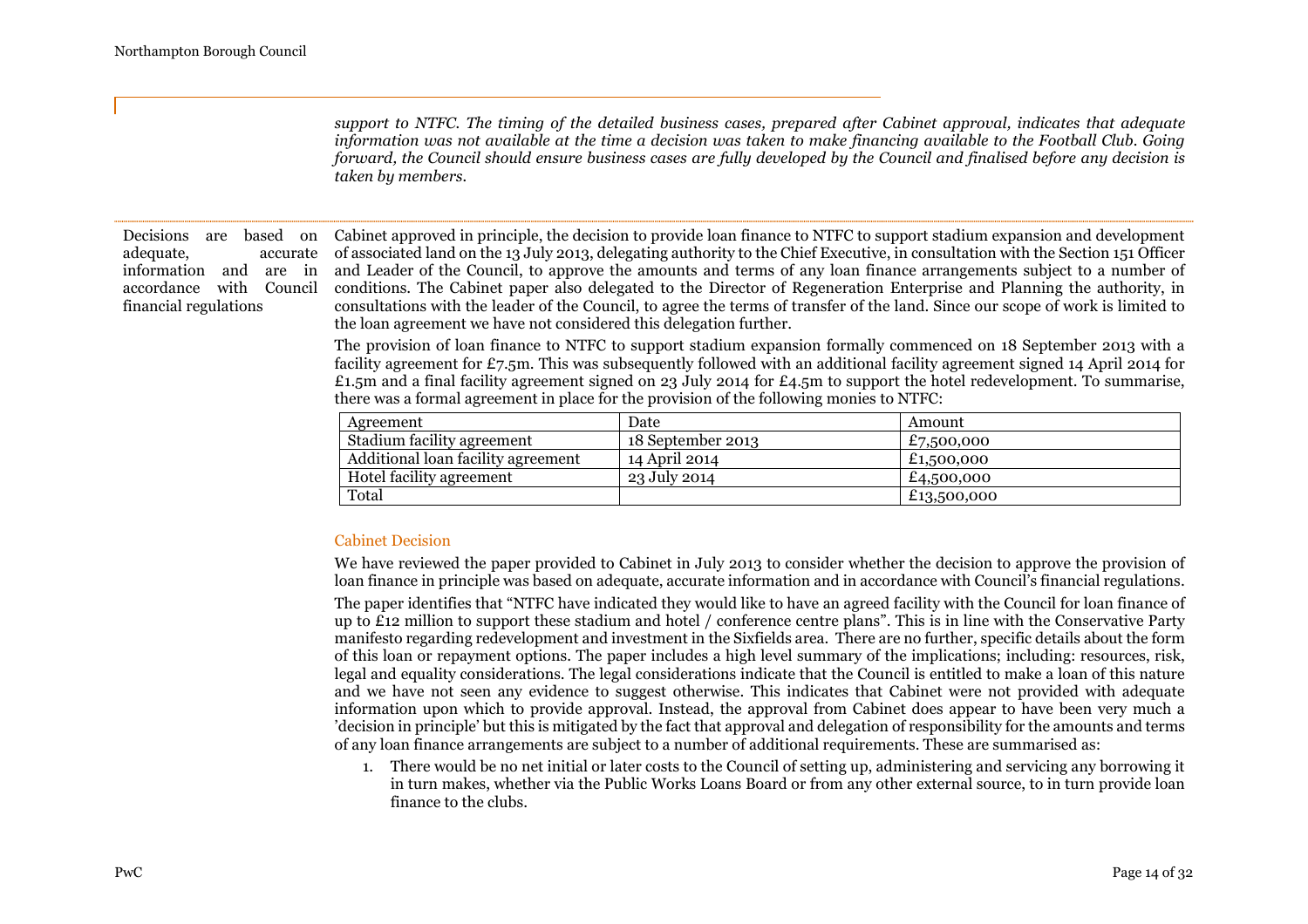- 2. There is sufficient tangible security offered by the clubs to the Council from the time of taking loan finance until full repayment is made. In the case of the Saints this could be through the Council being granted a legal charge on Franklins Gardens. In the case of NTFC this may be via legal charges on a combination of assets or other appropriate arrangements.
- 3. The length of the loan and its repayment are linked to the timing of additional revenue generated by both clubs from the expansion, with the principle being any monies loaned should be repaid in the shortest possible time.
- 4. The income projections from additional revenue generated by both clubs as a result of expansion is sufficient to service debt owed to the Council, after taking into account any capital sums that are, objectively, judged very likely to become available to the clubs in the short to medium term.
- 5. In the case specifically of NTFC"s proposed hotel development, there are robust contractual arrangements in place between NTFC and a financially sufficient third party concerning certainty of minimum levels of income for a suitable minimum period of years.

The minutes of the meeting clearly identify that three opposition members raised concerns. Suggestions were made that the report should be examined by the Overview and Scrutiny Committee with reference to the relocation of the athletics track, nature of negotiations which had been undertaken and potential legal challenges. The minutes demonstrate the Leader of the Council had responded and "explained that there had been numerous people involved in negotiations, including himself, Cabinet Members, the Chief Executive of Northampton Borough Council and the Section 151 Officer. He further commented that he was happy that the decision was transparent and had been scrutinised by officers but emphasised that there was a need to make progress as soon as possible".

No information has been provided which identifies whether these concerns were investigated and adequately resolved, and there is no record of the report having gone to the Overview and Scrutiny Committee. Opposition members could have exercised their right to request the decision to be reviewed by the Overview and Scrutiny Committee, however, they did not exercise this right.

Redevelopment of the Sixfields region was a key aspect of the Conservative 2013 election manifesto and the email correspondence between the leader and officers indicates the importance of the transaction and the desire to conclude the transaction promptly.

The approval in principle subject to conditions shows that full and accurate data was not available during July 2013 when the decision was taken. The decision to delegate responsibility to the Leader of the Council, Section 151 Officer and Chief Executive places the ownership on them to ensure that adequate and accurate data is available to demonstrate the conditions have being complied with before taking the final decision to enter into any facility agreement.

#### Cabinet decision and the financial regulations

The financial regulations of NBC define a key decision as an executive decision which is likely to result in the Council incurring expenditure which is significant having regard to the Council's budget for the service or function. The Cabinet paper of July 2013 appropriately defines the decision regarding financing NTFC as a key decision. The subsequent approval of the agreement in principle, and delegation of authority was in line with the financial regulations for the treatment of a key decision.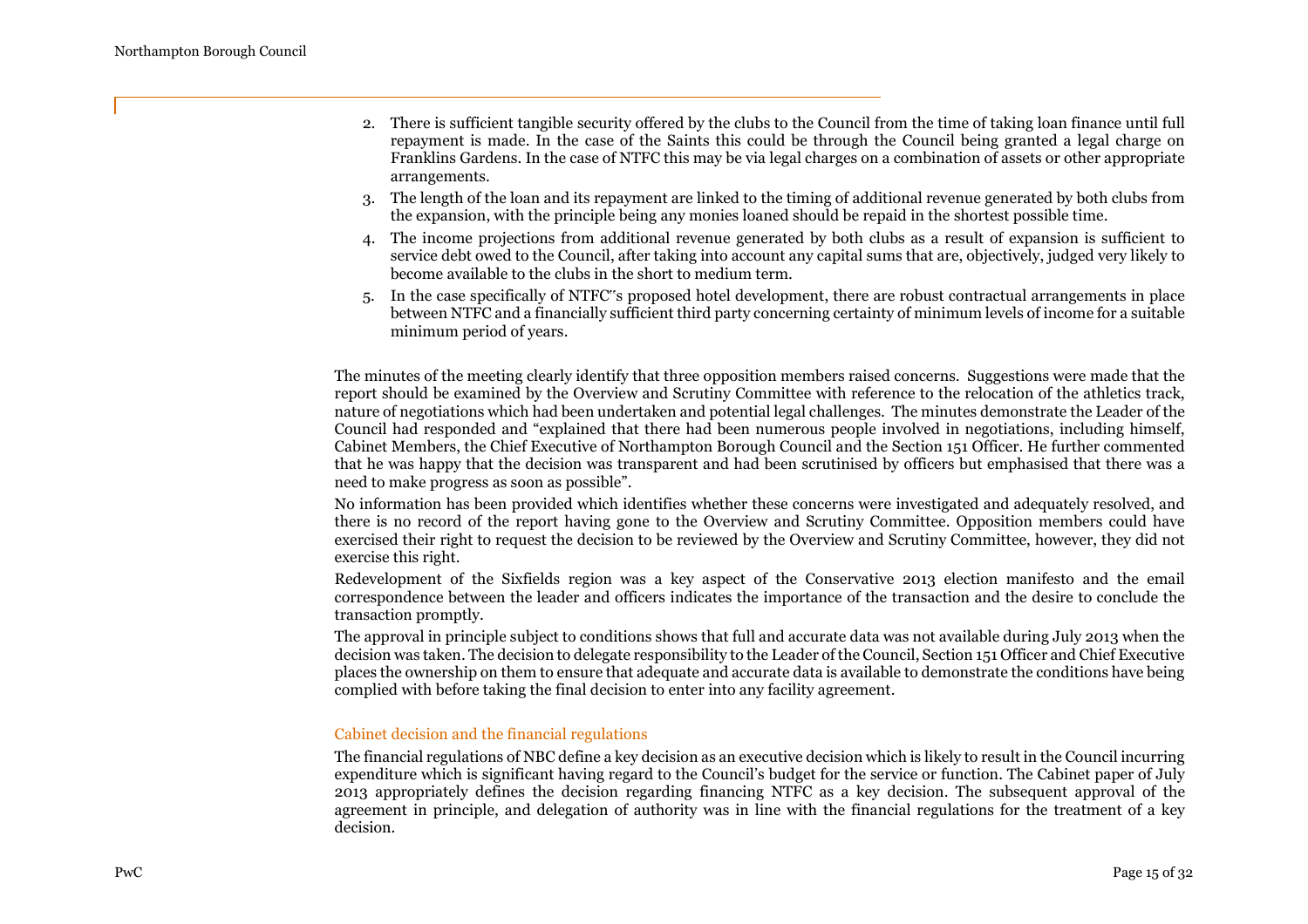The financial regulations similarly state that "The Cabinet is responsible for approving the Council's participation in all significant partnerships/joint working arrangements with other public, private, voluntary and community sector organisations…. The Cabinet can delegate functions - including those relating to partnerships - to specific Members or Officers….Where functions are delegated, the Cabinet remains accountable for them to the Full Council". This demonstrates that the approval by Cabinet in July 2013 and the decision to delegate subsequent activities was in line with the financial regulations of the Council. We have not seen any evidence to show that there were reports from Cabinet to Council to show that they retained accountability for the transaction.

*The decision to provide loan finance to NTFC was identified as a "key decision" and approved appropriately in line with the Council's financial regulations. However, there are concerns regarding the availability of information to make this decision since no formal business case had been developed at the time of approving the decision.*

## *Loan agreement*

Decision taken by Council is translated into a formal loan agreement

#### Officers decision

clubs.

The nature of advice sought and information which officers used in making the decision to enter into a facility agreement has been considered as part of the commentary below. Cabinet approval granted in July 2013 contained a number of conditions, set out above, which had to be satisfied along with the delegation of responsibility. There is no record of the Council having undertaken a formal assessment against the Cabinet requirements before having entered into the facility agreements. Before entering into the facility agreements it would have been good practice to revisit with Cabinet the original decision and provide an update to demonstrate the conditions had been complied with and to provide details regarding the final agreements.

Compliance with the Cabinet decision conditions has been assessed and reviewed retrospectively with management. We acknowledge that compliance with these specific conditions is linked to the wider Sixfields redevelopment programme; however, consideration of the elements beyond the loan financing are outside the remit of our agreed scope of work.

| <b>Cabinet</b><br>condition                                                                                                                                                                                               | decision Comments                                                                                                                                                                                                                                                                                                                                                                                                                                                                                                                       |
|---------------------------------------------------------------------------------------------------------------------------------------------------------------------------------------------------------------------------|-----------------------------------------------------------------------------------------------------------------------------------------------------------------------------------------------------------------------------------------------------------------------------------------------------------------------------------------------------------------------------------------------------------------------------------------------------------------------------------------------------------------------------------------|
| There would be no net<br>initial or later costs to the<br>Council of setting up,<br>administering<br>and<br>servicing any borrowing it<br>in turn makes, whether via<br>the Public Works Loans<br>Board or from any other | In all the facility agreements section 10 states:<br>"the borrower shall, promptly on demand, pay to the Lender the following costs and<br>expenses (including printing and out of office expenses and disbursements):<br>- the reasonable legal fees and other professional adviser costs in connection with<br>the making of Advances, the entry into arrangements by the Lender with the PWLB<br>and the negotiation, preparation, execution and perfection of the Finance<br>Documents and the other documents referred to in them; |
| external source, to in turn<br>provide loan finance to the                                                                                                                                                                | - the reasonable legal fees and other professional adviser costs in connection with<br>any amendment, extension, waiver, consent or suspension of rights relating to the                                                                                                                                                                                                                                                                                                                                                                |

*Finance documents or a document referred to in them."*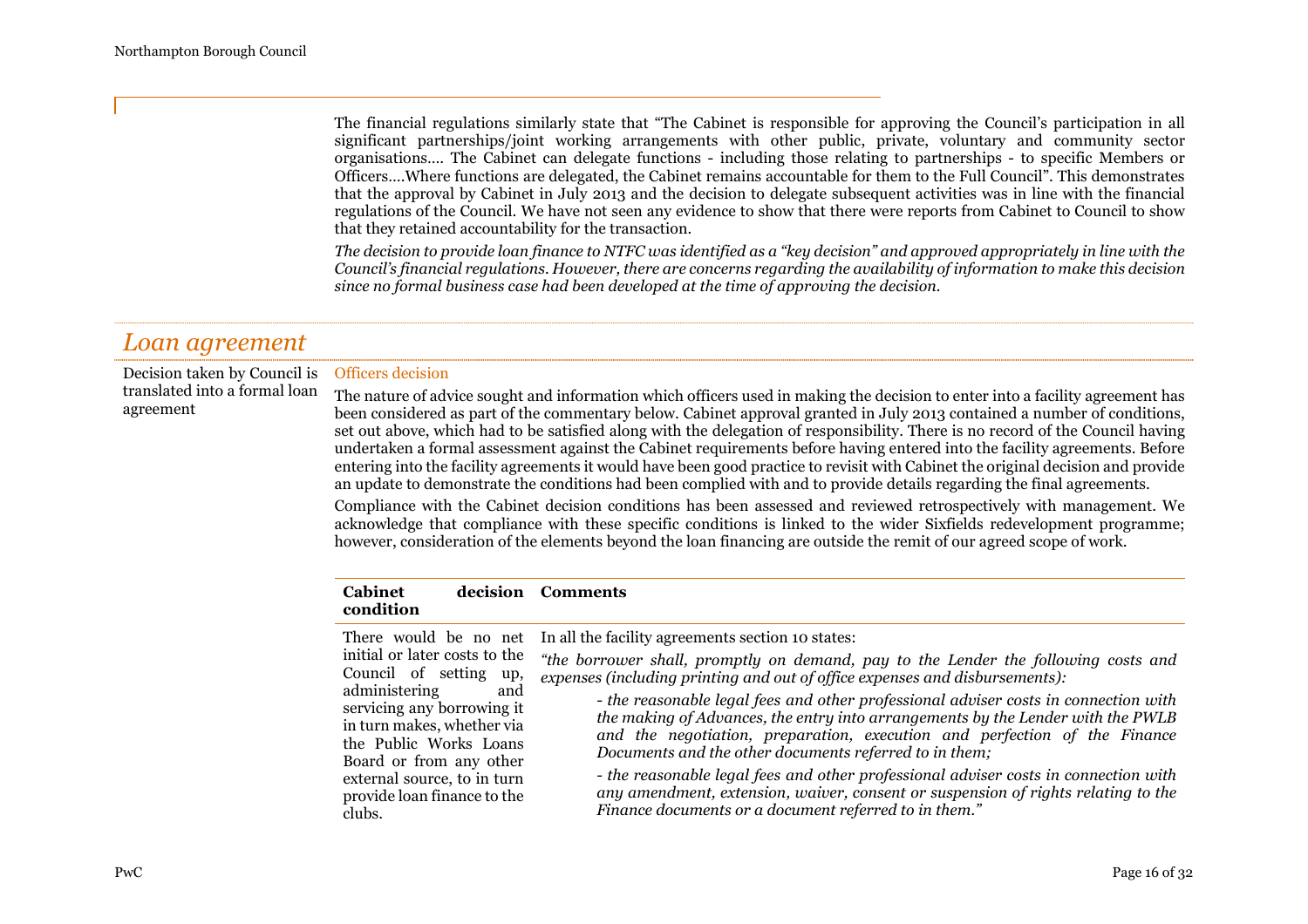| There is sufficient tangible.<br>security offered by the<br>clubs to the Council from<br>the time of taking loan<br>finance<br>until<br>full<br>repayment is made. In the<br>case of the Saints this<br>could be through the<br>Council being granted a<br>legal charge on Franklins<br>Gardens. In the case of<br>NTFC this may be via legal<br>charges on a combination<br>of<br>assets<br>other<br><sub>or</sub><br>appropriate<br>arrangements. | We acknowledge that the primary security was linked to the development of the land which<br>would be used to repay the majority of the loan. Initially, the value of the land was assessed by<br>the developer and CBRE (on behalf of the Council) and it was considered that the £6.5m due<br>to the Council was realistic.<br>The Asset Manager was consulted about the value of this land and he confirmed that in his<br>professional opinion it would offer an opportunity for development given the current sites in<br>the close vicinity. It was noted that the Stadium site had been decontaminated and the stadium<br>would need to be demolished. He also commented that the land value would be even greater<br>with a hotel on site.<br>In addition, each facility agreement included a corresponding legal mortgage over the long<br>leasehold of the stadium and surrounding area as security for the facility agreement. Section<br>15 of the facility agreements states "the borrower legal mortgage creates valid, legally binding<br>and enforceable security for the obligations expressed to be secured by it". Email<br>correspondence shows that the Council consulted their Asset Manager regarding the value of<br>this land and he confirmed that the site would offer an opportunity for development and hold<br>a greater value with a hotel on site. However, no evidence has been provided to demonstrate<br>what this assessment was based on or to independently show that the secured assets, mainly<br>land around the Sixfields site, were sufficient in value to cover the loan finance arrangements. |  |
|-----------------------------------------------------------------------------------------------------------------------------------------------------------------------------------------------------------------------------------------------------------------------------------------------------------------------------------------------------------------------------------------------------------------------------------------------------|-------------------------------------------------------------------------------------------------------------------------------------------------------------------------------------------------------------------------------------------------------------------------------------------------------------------------------------------------------------------------------------------------------------------------------------------------------------------------------------------------------------------------------------------------------------------------------------------------------------------------------------------------------------------------------------------------------------------------------------------------------------------------------------------------------------------------------------------------------------------------------------------------------------------------------------------------------------------------------------------------------------------------------------------------------------------------------------------------------------------------------------------------------------------------------------------------------------------------------------------------------------------------------------------------------------------------------------------------------------------------------------------------------------------------------------------------------------------------------------------------------------------------------------------------------------------------------------------------------------------------------------------|--|
| The length of the loan and<br>its repayment are linked to<br>the timing of additional<br>revenue generated by both<br>clubs from the expansion,<br>with the principle being<br>any monies loaned should<br>be repaid in the shortest<br>possible time.                                                                                                                                                                                              | We understand from discussions with officers that the key driver for the length of the stadium<br>loan was the value being realised from the development land.<br>The facility agreements state that the repayment date is specified in the relevant Loan Term<br>Sheet for each drawdown as the loan is repaid in instalments. Review of the Loan Term Sheet<br>for the drawdowns includes the capital repayment dates, set at five years following drawdown<br>for the stadium monies. Further details are included in appendix 2. It is understood this is<br>linked to coincide with the wider development land appraisal and assessment of planned<br>return; however there is no clear evidence to substantiate this assessment.<br>The remaining balance of the loan was to be repaid from the additional revenues generated by<br>NTFC. There is no information to demonstrate that these repayment dates are linked to the<br>timing of additional revenue generated by the club from the expansion and that the monies<br>loaned are scheduled to be repaid in the shortest possible time.                                                                                                                                                                                                                                                                                                                                                                                                                                                                                                                                      |  |
| The income projections<br>from additional revenue<br>generated by both clubs as<br>a result of expansion is<br>sufficient to service debt                                                                                                                                                                                                                                                                                                           | The August 2013 Business and Financial model for the redevelopment of the Sixfields<br>Stadium, the only one available at the time of signing the facility agreement, includes the<br>repayment of interest on a £7.5m loan at an assumed interest rate of 2.5%. This is broadly in<br>line with the 2.58% interest rate applied to the first tranche of the loan drawdown.                                                                                                                                                                                                                                                                                                                                                                                                                                                                                                                                                                                                                                                                                                                                                                                                                                                                                                                                                                                                                                                                                                                                                                                                                                                               |  |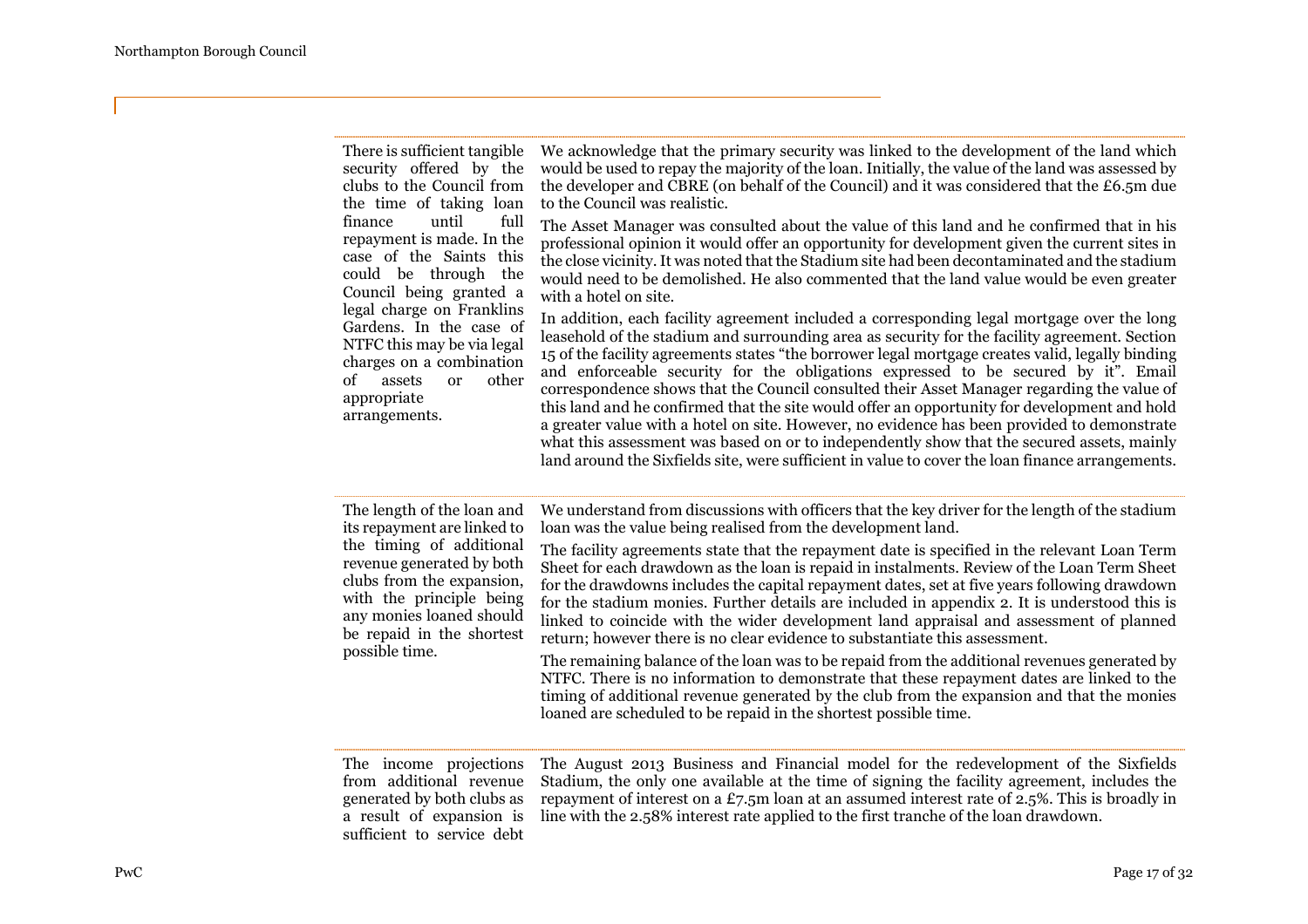| medium term. | owed to the Council, after<br>taking into account any<br>capital sums that are,<br>objectively, judged very<br>likely to become available<br>to the clubs in the short to              | Similarly, the June 2014 Business and Financial model for a hotel at Sixfields includes the<br>repayment of interest on a £4.5m loan at an assumed interest rate of 4.1%. This is broadly in<br>line with the 3.82% interest rate applied to the first tranche on the loan drawdown.<br>The Business and Financial models do not consider the repayment of the capital element of<br>the loan provision in their projections, despite amounts becoming due during the period<br>covered in the future financial forecasts. It is acknowledged that the Business and Financial<br>models show surpluses and it is understood that the surpluses to be used to repay any<br>outstanding principle loans.<br>Whilst the income projections are sufficient to service the interest on the debt there is no<br>evidence to demonstrate that the capital repayment was considered as part of the Business<br>and Financial models. |
|--------------|----------------------------------------------------------------------------------------------------------------------------------------------------------------------------------------|------------------------------------------------------------------------------------------------------------------------------------------------------------------------------------------------------------------------------------------------------------------------------------------------------------------------------------------------------------------------------------------------------------------------------------------------------------------------------------------------------------------------------------------------------------------------------------------------------------------------------------------------------------------------------------------------------------------------------------------------------------------------------------------------------------------------------------------------------------------------------------------------------------------------------|
|              |                                                                                                                                                                                        | As identified above, there is insufficient information available to demonstrate that the Council<br>undertook sufficient due diligence work around the projections included in the business cases.                                                                                                                                                                                                                                                                                                                                                                                                                                                                                                                                                                                                                                                                                                                           |
| robust       | In the case specifically of<br>NTFC"s proposed hotel<br>development, there are<br>contractual                                                                                          | The initial plan by NTFC, when the Cabinet report was prepared in July 2013 was for a hotel<br>to be built and operated by a hotel chain. We have seen no evidence to demonstrate that this<br>condition was specifically addressed prior to entering into an agreement to provide loan<br>financing to fund the development of a hotel development.                                                                                                                                                                                                                                                                                                                                                                                                                                                                                                                                                                         |
|              | arrangements in place<br>between NTFC and a<br>financially sufficient third<br>party concerning certainty<br>of minimum levels of<br>income for a suitable<br>minimum period of years. | Subsequent to the facility agreements it is acknowledged that NTFC explored a number of<br>different options for the hotel including design, build and operate a hotel themselves; lease to<br>a developer to design build and operate; and work with a hotel chain. A quote was included in<br>the NTFC Hotel Business Plan that "the hotel will be owned by Northampton Town Football<br>Club. A partner will be brought in to manage and operate the hotel; this will be either an<br>existing hotel chain or a management company. This partner will take their return by way of<br>a license fee and management fee based on income".<br>Since this was undertaken after the Council entered into the facility agreements, we have not                                                                                                                                                                                  |

Whilst the conditions have been complied with to some extent, we have been unable to confirm that these were complied with fully, addressing all concerns. For these reasons, we have been unable to confirm that officers acted within their delegated authority.

#### Officers decision and the financial regulations

Since the Cabinet report of July 2013 delegated responsibility to the Chief Executive, in consultation with the Section 151 Officer and Leader of the Council the actions of officers in signing the facility agreement was appropriate and in line with the financial regulations of the Council.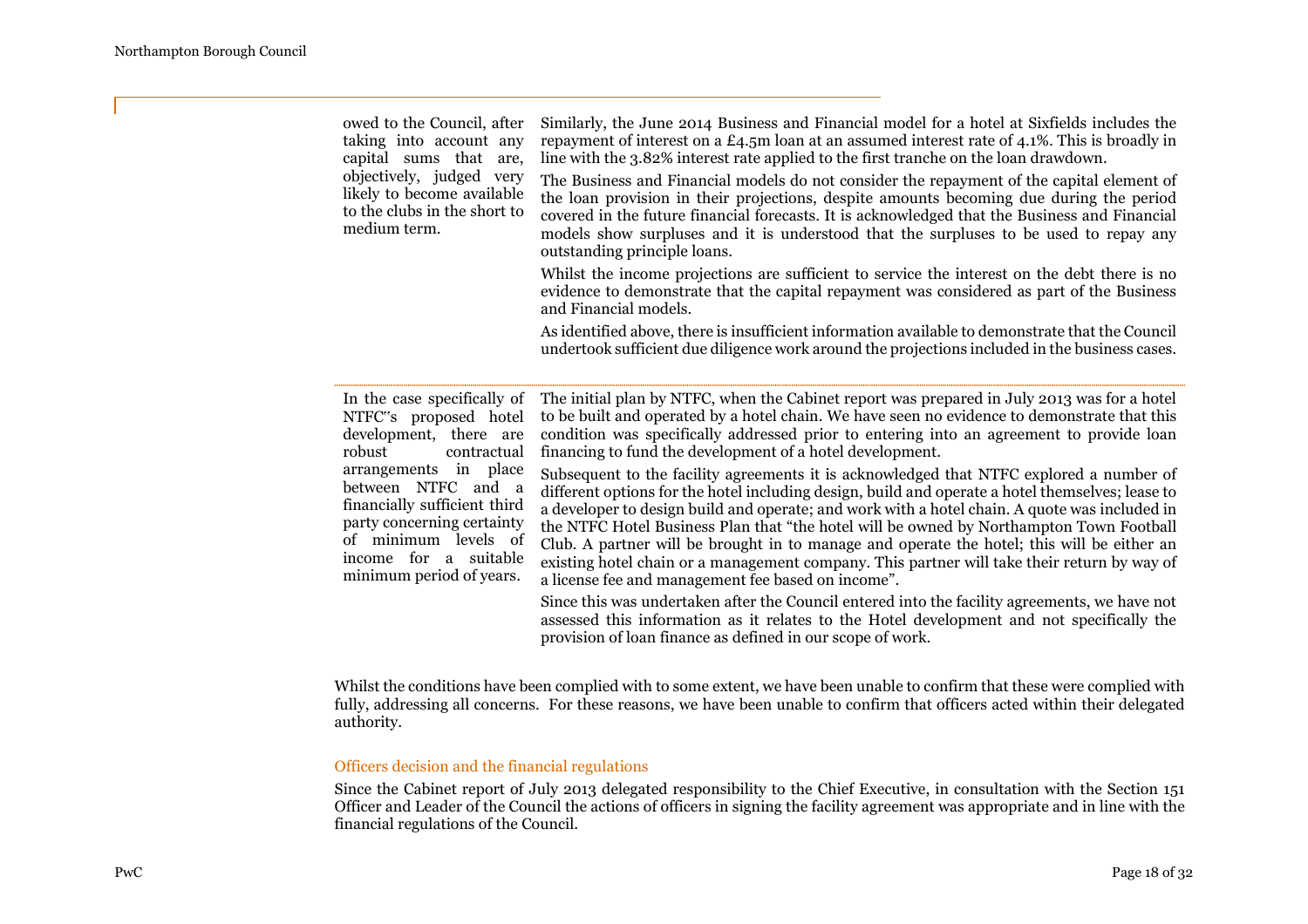|                                                            | The original Cabinet report included reference to loan finance of "up to $E12m$ "; however the subsequent facility agreements<br>entered into total £13.5m. Officers sought legal advice from LGSS which determined that additional Cabinet approval for the<br>additional £1.5m was not required and approval up to £13.5m was in line with the existing delegations since the original<br>decision did not specify a defined amount. For the purposes of transparency and openness it would have been good practice<br>to obtain further Cabinet approval for the additional monies.<br>The decision in principle was translated into a formal agreement, taking account to some extent the elements of the<br>preconditions. It would have been good practice to formally assess compliance with the defined conditions and share an                                                                                  |  |  |  |
|------------------------------------------------------------|--------------------------------------------------------------------------------------------------------------------------------------------------------------------------------------------------------------------------------------------------------------------------------------------------------------------------------------------------------------------------------------------------------------------------------------------------------------------------------------------------------------------------------------------------------------------------------------------------------------------------------------------------------------------------------------------------------------------------------------------------------------------------------------------------------------------------------------------------------------------------------------------------------------------------|--|--|--|
|                                                            | updated, detailed plan prior to signing the facility agreements. Although the legal advice sought did not indicate additional<br>approval was required for £13.5m it would have been good practice to revisit.                                                                                                                                                                                                                                                                                                                                                                                                                                                                                                                                                                                                                                                                                                           |  |  |  |
| Appropriate<br>professional<br>advice has been obtained in | Capita Asset Services prepared a report on the loan to NTFC. In their disclaimer, Capita state that they were not instructed<br>to complete any work on due diligence on the proposed loan.                                                                                                                                                                                                                                                                                                                                                                                                                                                                                                                                                                                                                                                                                                                              |  |  |  |
| producing the agreement                                    | The Council's virtual data room contains a significant number of emails from numerous individuals involved in preparing the<br>facility agreements, including:                                                                                                                                                                                                                                                                                                                                                                                                                                                                                                                                                                                                                                                                                                                                                           |  |  |  |
|                                                            | <b>Chief Financial Officer</b><br>$\bullet$<br>Principal lawyer for property, planning and highways; LGSS legal<br>Legal contracts and procurement advisor, LGSS Legal<br>Corporate Asset Manager<br>$\bullet$                                                                                                                                                                                                                                                                                                                                                                                                                                                                                                                                                                                                                                                                                                           |  |  |  |
|                                                            | In addition there are emails from the following individuals:                                                                                                                                                                                                                                                                                                                                                                                                                                                                                                                                                                                                                                                                                                                                                                                                                                                             |  |  |  |
|                                                            | <b>Monitoring Officer</b><br>$\bullet$<br>Leader of the Council<br><b>Chief Executive</b><br>Director of Regeneration, Enterprise and Planning                                                                                                                                                                                                                                                                                                                                                                                                                                                                                                                                                                                                                                                                                                                                                                           |  |  |  |
|                                                            | Review of the email correspondence shows that there were ongoing internal discussions about financial, legal and statutory<br>duties in preparing for the facility agreements with due regard to the need to protect taxpayers' money. Numerous email<br>correspondence makes reference to the associated time constraints and pressure from management, members and the<br>involved external parties in needing to progress the loan as soon as possible. It is evident that changes were still being made<br>to the facility agreements right up until the time of formally signing the agreements and a number of emails reference having<br>insufficient time to resolve all matters. This highlights that whilst appropriate professional advice was sought there was<br>insufficient time available to ensure that all matters identified were adequately addressed and resolved before signing the<br>agreements. |  |  |  |
|                                                            | It is unclear why there was such time pressure and why officers were challenged to meet the specific deadlines associated with                                                                                                                                                                                                                                                                                                                                                                                                                                                                                                                                                                                                                                                                                                                                                                                           |  |  |  |

It is unclear why there was such time pressure and why officers were challenged to meet the specific deadlines associated with the Facility Agreements. Email correspondence makes reference to the associated time constraints and pressure from management, members and the involved external parties in needing to progress the loan as soon as possible. It is evident that the time pressures significantly reduced the Council's ability to challenge and evaluate the professional advice it had obtained from the legal team and Corporate Asset Manager as part of the preparation for the Football Club loan.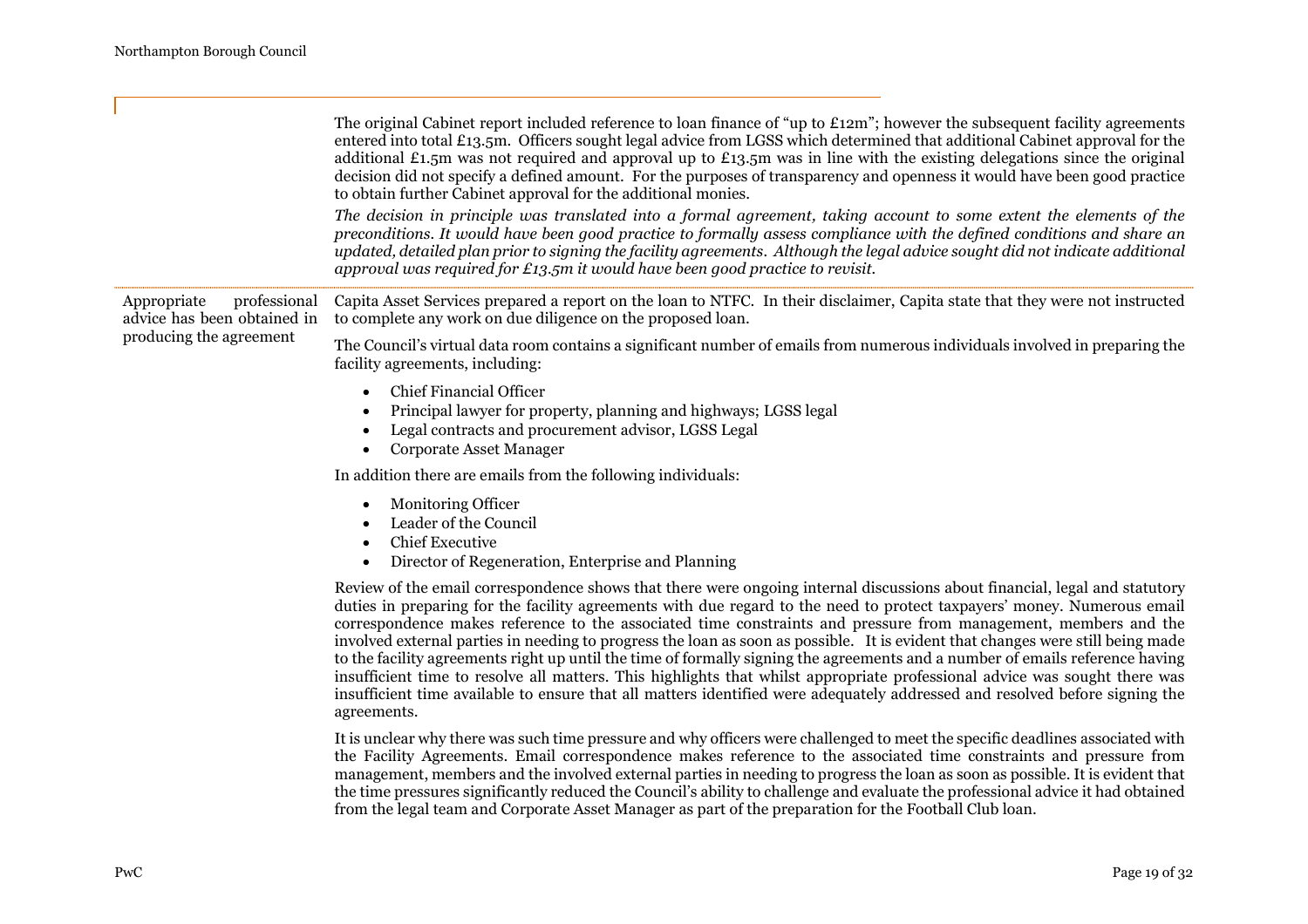Email correspondence between the leader and officers highlights the importance of the transaction and the desire to conclude the transaction promptly. The political commitment in the Conservative manifesto, along with the July 2013 Cabinet decision was considered a commitment to provide loan financing, despite there being limited information available at this time. Detailed business cases, due diligence checks and professional advice were not taken until after the Cabinet approval was obtained. Whilst due diligence checks were undertaken we were unable to identify evidence that the issues identified were adequately resolved before the transaction was completed.

Whilst the email correspondence demonstrates the involvement of appropriate professionals in producing and monitoring the agreement the fact that the Council has taken months to identify and collate a series of thousands of emails to demonstrate the adequacy of the professional advice highlights that the arrangements were informal and did not follow a strict procedural process. In amongst the thousands of emails, handwritten notes and reports summarising meetings numerous questions and queries were raised. It is not possible to track and ensure that every single concern was adequately addressed and resolved when preparing the facility agreements. The Council, in trying to identify the process which was followed and understand what actions were taken have identified that there is no formal, complete, record of all actions undertaken.

*There was a significant volume of email correspondence between senior officers throughout the period to demonstrate professional advice was sought. However, the advice has been obtained in a time pressured manner and it is difficult to determine if all queries were adequately resolved prior to entering into any loan agreement. Going forwards, NBC should formalise their decision making process and ensure there is adequate evidence retained to demonstrate compliance with the established process.*

### *Governance*

Adequate governance arrangements were established to oversee the agreement We understand that there was a project group, chaired by the Director of Regeneration, Enterprise and Planning, established to oversee the redevelopment of the Sixfields site and responsible for ongoing governance and project management. Following discussion with the Council in August 2016, we were subsequently provided with minutes from the Programme Board meetings and Project Highlight reports which demonstrate that there was oversight and governance in place regarding the redevelopment of the wider Sixfields regeneration project. However, these are focused on the operational aspects of the programme and do not separately identify performance of the loan agreement. Since this information is focused on the operational aspects of the programme, which are outside our scope of work, we have not assessed the effectiveness of these governance arrangements.

> We have been unable to identify evidence to demonstrate that this group met regularly and sufficiently monitored the governance arrangements in place specifically regarding the Football Club loan. As noted above, we have identified ongoing communication, involving suitable individuals in reviewing the ongoing arrangements and performance against the facility agreement. However, we have concerns in relation to the nature of these arrangements and lack of formal records to demonstrate adequate governance arrangements were in place which separately identify the loan agreement and adequately demonstrate oversight for this particular element of the Sixfields programme.

> Governance for the ongoing arrangements in relation to the facility agreement was retained by the officers, with some involvement from the Leader of the Council. However, there was limited reporting to members. After the initial approval from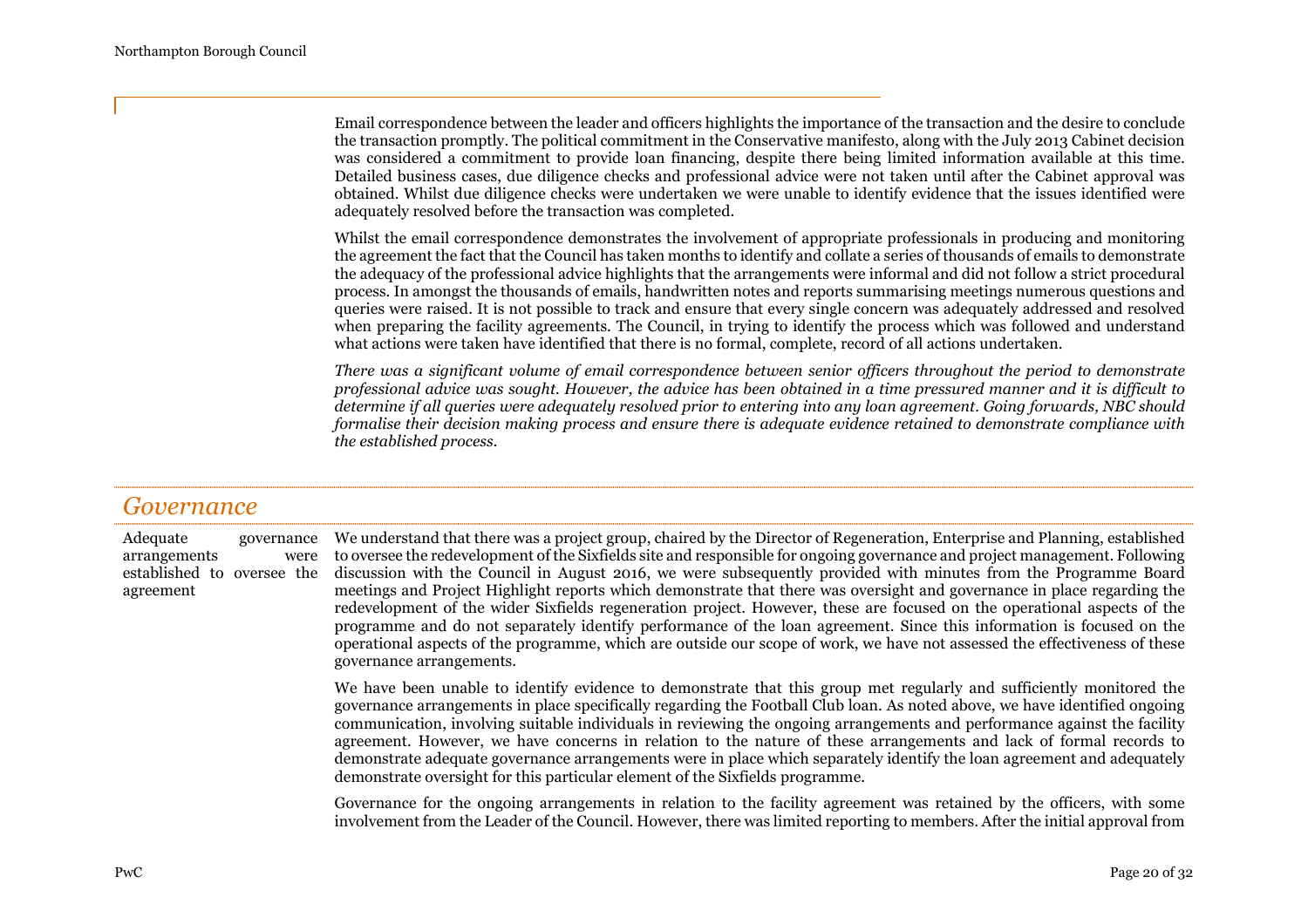Cabinet in July 2013 there was no explicit reporting to members until November 2015 after NTFC had failed to repay monies requested. Given the values involved and delegation of responsibility this is not unusual, but when concerns regarding NTFC's ability to repay were identified this should have been reported to members on a timely basis.

From the date of signing the first facility agreement in September 2013 until the first delayed interest payment in February 2015 there were no explicit causes for concern or activities which required the involvement of the Council. In August 2014 a variation to the original planning permission was registered which identified that the East Stand would no longer include a conference and banqueting facility and there would be a reduction to the proposed increased capacity. This planning application was approved in September 2014. Despite the changes to the planned construction works we have not seen any evidence to indicate that the construction changes were reflected in the structure of the loan and there is no alignment between the final loan drawdown in August and the revised planned construction works. There were ongoing discussions regarding other aspects of the Sixfields development but the performance against loan finance was as expected. The benefit of hindsight identifies potential areas where the Council, both officers and members, should have sought to be more involved in monitoring the loan agreement.

*Whilst there is evidence to demonstrate wider governance around the Sixfields redevelopment this is very operational focused and does not separately identify performance of the loan agreement. There was a significant volume of email correspondence between senior officers throughout the period regarding the loan agreement to demonstrate ongoing governance. However, the professional advice has been obtained in a time pressured manner and it is difficult to determine if all queries were adequately resolved prior to entering into any loan agreement. Going forwards, NBC should formalise their governance arrangements and ensure there is adequate evidence retained to demonstrate compliance with the established process.*

## *Risk management*

Formal risk assessment was undertaken as part of the decision making process. Risks were identified, assessed and appropriate mitigations put in place to manage identified risks

Risks associated with agreement were reviewed on a regular basis and necessary actions undertaken to protect the Council's interests

The NBC Constitution states that the Chief Finance Officer is responsible for collating the Council's Strategic Risk Register and ensuring it is reported to Cabinet and the Audit Committee at least annually. In addition, the Chief Officers should maintain a register of risks affecting their service areas, including corporate risks. It is their responsibility to make sure that this is kept up to date. Discussions with officers indicates that a risk assessment was undertaken as part of the decision making process and that risks were identified and mitigated as part of the Sixfields land development project. The Sixfields Programme Board meetings and discussion of the Project Highlight Report included consideration of the risks associated with the wider site redevelopment. However, we have been unable to identify any documentation which evidences that a formal risk assessment was undertaken specifically in relation to the provision of loan finance as part of the decision making progress. Furthermore, we have not been able to locate any evidence which demonstrates that the provision of loan finance and its associated risks were considered as part of the strategic or service area risk registers.

As part of its Treasury Management Strategy the Council sets out the broad risks facing the Council relating to Treasury Management arrangements and how these will be mitigated. Whilst this is accurate, there is no specific consideration of the Football Club loan agreement in sufficient detail to identify and address specific risks. The Council has since updated its Treasury Management procedures to address this going forward including a specific provision for loans to third parties and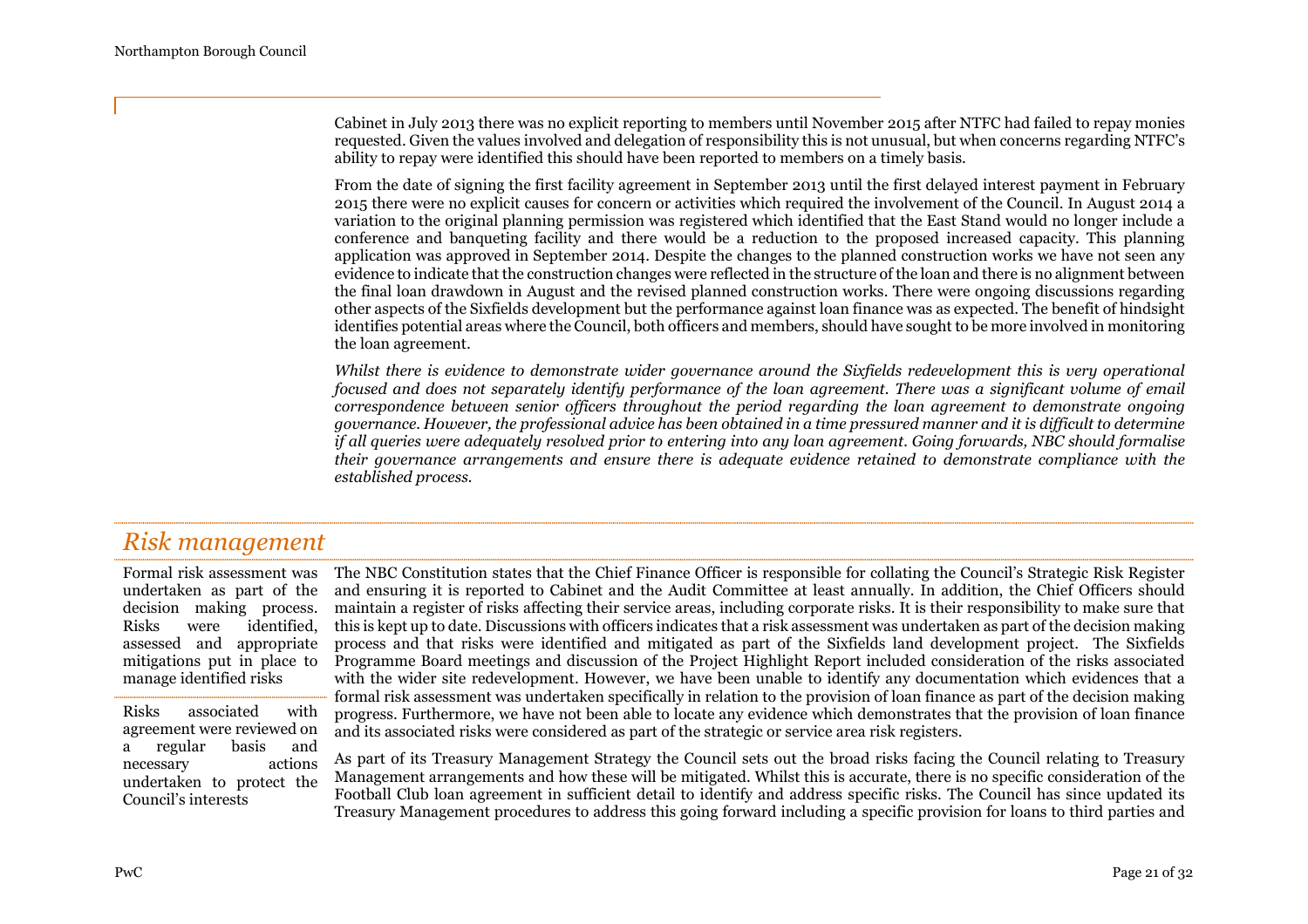commitment that the Council's Treasury Strategy incorporates the limits and permissions required to allow future borrowing to go ahead.

As indicated above, whilst there is evidence to demonstrate ongoing challenge, identification and resolution of risks as part of the ongoing email correspondence, this was not undertaken on a formal basis and the mass of emails make it difficult to identify whether sufficient actions were taken to identify and mitigate risks.

Since there was no formal documentation in relation to the risk assessment it was not possible for the Council to review and update on a regular basis, in breach of the conditions defined in the Constitution.

*There was an informal risk assessment and monitoring undertaken as part of the significant volume of correspondence with senior officers throughout the period; however, there is no evidence available to demonstrate that a formal risk assessment relating specifically to the loan agreement was undertaken, monitored and updated throughout the period. Going forwards, NBC should formalise their risk management arrangements and ensure there is adequate evidence retained to demonstrate compliance with the established process.*

## *Performance management*

Arrangements established to monitor and manage performance of the relate to the performance management of the facility agreements. Once again, the performance management activities focused agreement Whilst there was ongoing involvement of the Council following the establishment of the facility agreement this extended to a number of other areas, including arrangements with the HCA and wider developments in the area, therefore did not directly on the wider Sixfields redevelopment through the project team meetings and there is no explicit consideration of the loan agreement in place. The benefit of hindsight identifies potential areas where the Council, both officers and members, should have sought to be more involved in the programme and monitor the ongoing status of the redevelopment. Although the terms and conditions of the facility agreements were being adhered to it should have been clear that the physical progress of the Sixfields redevelopment did not align with the amount of money drawn down. This is something which the Council could have identified had there been greater performance management, including site visits at the Sixfields Stadium. It is understood that informal site visits did take place by staff driving past the site and visits to the stadium however since the basis of the contract was not a works based contract the Council was limited in the action it could take. In spite of this there appears to have been no obvious correlation between works progress identified and the loan monies permitted for draw downs. There were no formal performance management processes established to oversee the facility agreements. However, the documentation provided to NTFC as part of each tranche drawdown associated with each facility agreement was accompanied by a Loan Term Sheet and Repayment Schedule detailing when interest payments were due. Performance against these repayment dates was monitored by the LGSS Finance team and we have seen email correspondence between the Council and NTFC in following up late payments immediately and trying to reach a resolution to secure repayment from NTFC. In addition, we have seen annotated copies of the different models which demonstrate that Council employees, including the Chief Financial Officer, reviewed the business models prepared by NTFC and challenged a number of the figures included which prompted updates and amendments to the business cases.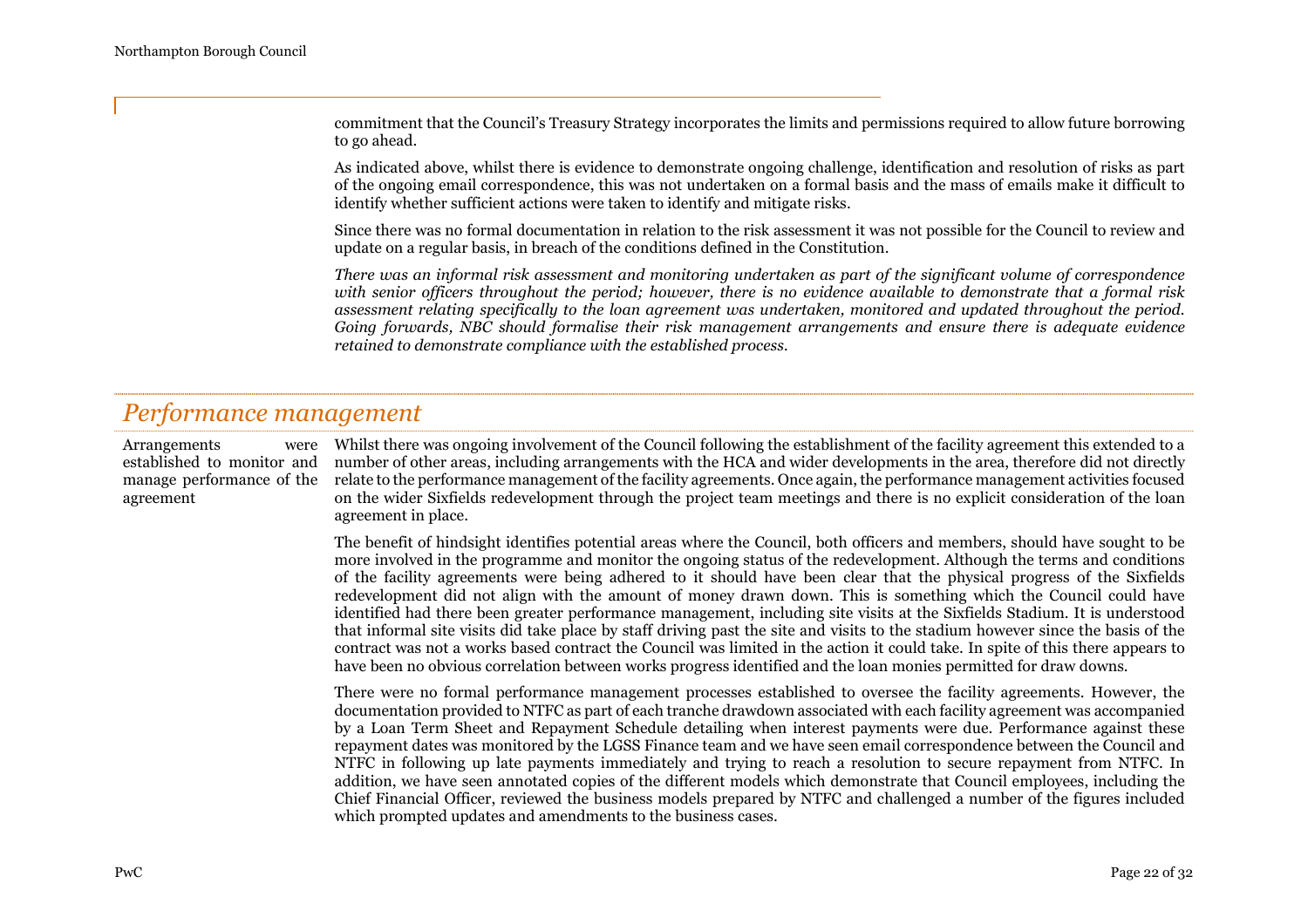Performance against the repayment schedule is detailed in appendix 1.

*There was a significant volume of email correspondence between senior officers throughout the period; however, there is no evidence to demonstrate that there was a formal process and defined approach to performance management. Going forwards, NBC should formalise their performance management arrangements and ensure there is adequate evidence retained to demonstrate compliance with the established process. Compliance with the Loan Terms and Repayment Schedule was monitored and delays in payment addressed by finance in a timely manner.*

## *Management information*

management information is adequate for effective governance and performance management

Format and content of There was no formal management information process defined in relation to performance of the facility agreements. As identified above, the evidence of LGSS Finance escalating overdue payments and following up with NTFC does indicate some element of management information was received even though there was no formal defined process in place for this.

> From the information reviewed it is apparent that once the facility agreements had been formalised and provision of loan finance secured the Council focused on areas of the wider Sixfields development, including arrangements with the HCA and these areas were the subsequent focus of governance, performance management and management information.

### *Financial controls*

The agreement contains **Drawdown** adequate information to ensure that all parties understand the financial obligations and payment mechanisms

Each of the three agreements contained different conditions and prerequisites for the drawdown of funds. These have been reviewed and assessed to ensure conditions were met:

For the 18 September 2013 Facility Agreement  $(\text{\textsterling}7,5m)$  the conditions were:

- 1) 20% immediately
	- a) Drawdown made 20/9/13, two days after the signing of the Facility Agreement therefore considered appropriate to request and make drawdown
- 2) 20% upon planning approval for redevelopment and improvements to Sixfields Stadium
	- a) Drawdown made  $2/12/13$ , planning application  $N/2013/1048$  approved  $26/11/13$  at the Planning Committee therefore considered appropriate to request and make drawdown
- 3) 20% upon completion of contract and commencement of works onsite
	- a) Drawdown made 28/2/14, James Whiting email of 25/2/14 states works have started and attached signed pages of contract with contractors, email states contract signed  $21/2/15$ . In line with terms of facility agreement therefore appropriate to request and make drawdown
- 4) 20% 2 months after commencement on site work (no earlier than end of April 2014).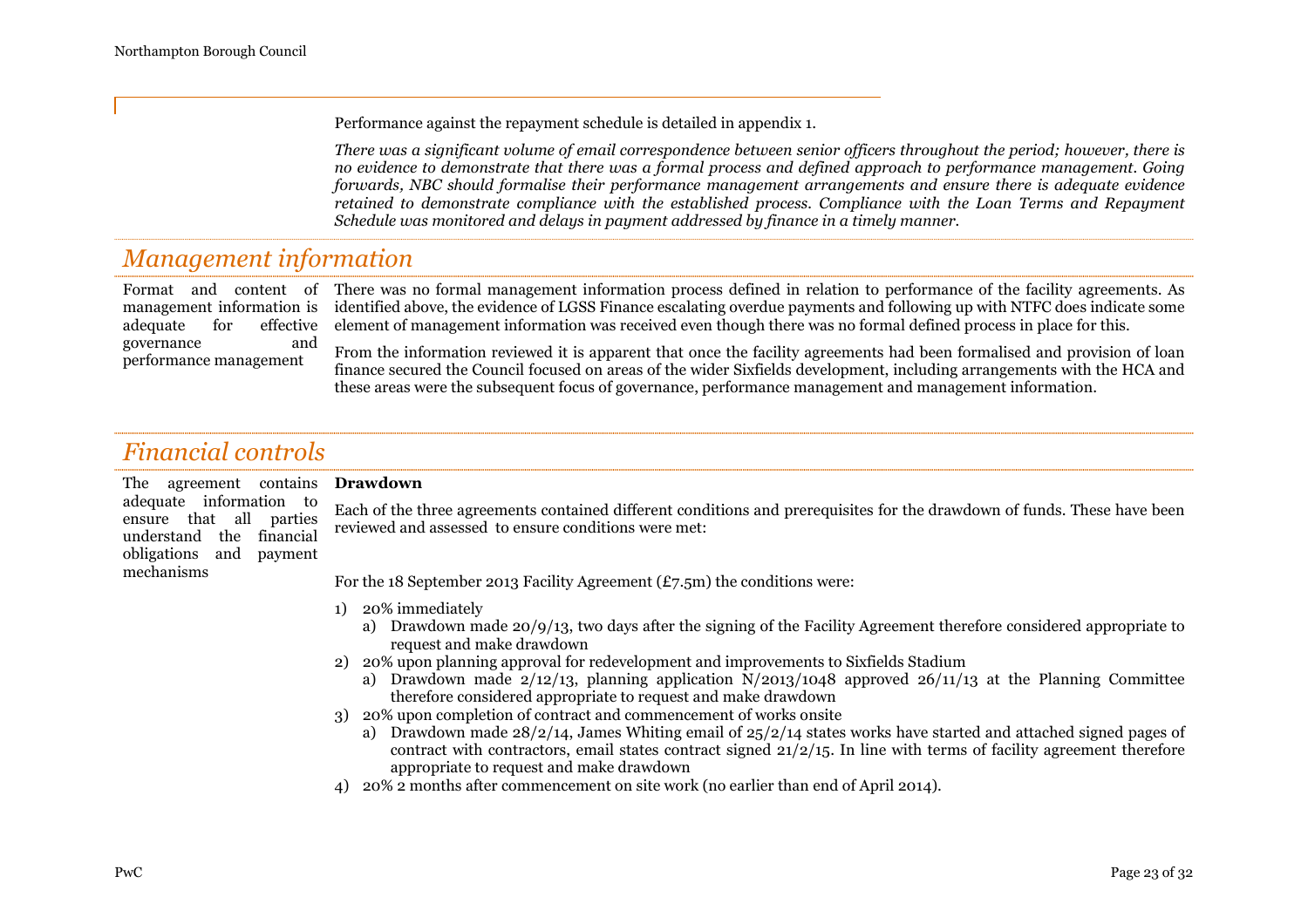- a) Drawdown made 12/5/14, as above work started on site as confirmed by James Whiting on  $25/2/14$  confirmed payment made two months after commencement of work therefore in line with terms of facility agreement therefore appropriate to request and make drawdown
- 5) 20% upon formal Safety Advisory group sign off (not earlier than end of June 2014)
	- a) Terms changed by deed of variation to be "20% of the loan is taken as an advance when the Chief Executive of the Lender is satisfied that there are adequate arrangements in place to ensure that the final design and implementation of the scheme for the purposes herein described will comply with safety regulations and related building control requirements such advance will not be taken before end of June 2014."
	- b) Drawdown made 19/8/14, email 23/7/14 from James Whiting stating SAG sign off last week therefore drawdown requested included certificate licence to admit spectators to watch designated football matches signed and dated July 2014. Email David Kennedy 14/8/14 confirming satisfied, further email from David Kennedy 15/8/14 confirming already confirmed satisfaction of requirements therefore process request. In line with terms of the Deed of Variation therefore appropriate to request drawdown.

For the 14 April 2014 Facility Agreement  $(\text{\pounds}_{1.5m})$  the conditions were:

- 1) One immediate advance
	- a) Drawdown made 17/4/14, three days after the signing of the Facility Agreement therefore considered appropriate to request and make drawdown

For the 23 July 2014 Facility Agreement  $(£4.5m)$  the conditions were:

- 1) 1.25m immediately
	- a) Drawdown made 23/7/14, same day as the signing of the Facility Agreement therefore considered appropriate to request and make drawdown
- 2) 1.75m planning approval of hotel accommodation
	- a) Drawdown not made
- 3) 1.20m upon receipt of surveyor report confirming works are 2/3 complete (not earlier than May 2015)
	- a) Drawdown not made
- 4) 0.3m receipt of practical completion certificate
	- a) Drawdown not made

In all instances the precondition for the drawdown of the loan was satisfied and funds were released in the line with the Constitution following Chief Financial Officer approval. After all drawdowns, information was communicated to NTFC to confirm terms, conditions and ongoing repayment schedule.

Whilst the drawdowns were made in compliance with the terms specified in the relevant Facility Agreement it should have been apparent that the physical progress of the stadium development was not advancing at the rate expected. In spite of this the Council continued to permit drawdowns on the loan agreement since the Football Club were in compliance with the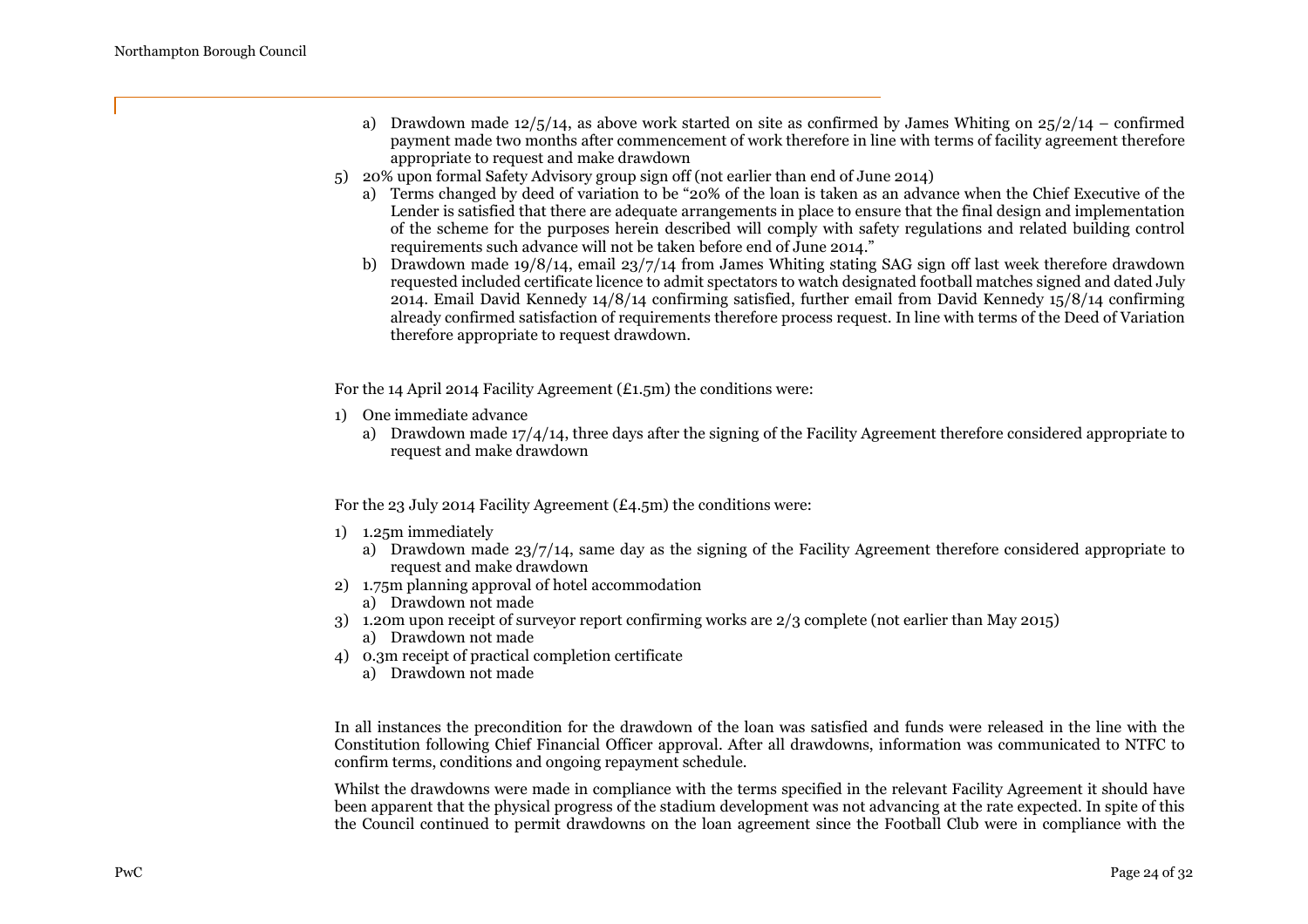|                                                                                                                                   | Facility Agreement terms. This indicates that the terms were not robust enough to challenge physical progress and meant the<br>Council continued to provide ongoing financial support even though there were some early indications of potential problems.<br>It is understood that the conditions used as the basis for drawdowns were the result of commercial negotiations. The Council's<br>starting point was to be able to pay after the stadium expansion had been completed; however the football club wanted all the<br>money up front. Without the money up front the football club were unwilling to invest in the development of the land and a<br>result the Council took a view that the money should be provided. The terms for tranche drawdowns was achieved through<br>negotiations during August and September 2013 and resulted in the terms incorporated into the loan document. |
|-----------------------------------------------------------------------------------------------------------------------------------|-------------------------------------------------------------------------------------------------------------------------------------------------------------------------------------------------------------------------------------------------------------------------------------------------------------------------------------------------------------------------------------------------------------------------------------------------------------------------------------------------------------------------------------------------------------------------------------------------------------------------------------------------------------------------------------------------------------------------------------------------------------------------------------------------------------------------------------------------------------------------------------------------------|
|                                                                                                                                   | In August 2014 a variation to the original planning permission was registered which identified that the East Stand would no<br>longer include a conference and banqueting facility and there would be a reduction to the proposed increased capacity. This<br>planning application was approved in September 2014. Despite the changes to the planned construction works we have not<br>seen any evidence to indicate that the construction changes were reflected in the structure of the loan and there is no<br>alignment between the final loan drawdown in August and the revised planned construction works.                                                                                                                                                                                                                                                                                    |
|                                                                                                                                   | <b>Repayment</b>                                                                                                                                                                                                                                                                                                                                                                                                                                                                                                                                                                                                                                                                                                                                                                                                                                                                                      |
|                                                                                                                                   | Details of the payments received have been included in appendix 1. We have confirmed that each of the planned payment due<br>dates recorded is in line with the issued Loan and Repayment Schedule. As noted above, performance against the scheduled<br>repayment dates was monitored by the LGSS Finance team and we have seen email correspondence between the Council and<br>NTFC in following up late payments immediately and trying to reach a resolution to secure repayment from NTFC.                                                                                                                                                                                                                                                                                                                                                                                                       |
|                                                                                                                                   | Tranche drawdowns were made in accordance with the preconditions defined in the loan facility agreements and in line<br>with the Council's Constitution and financial regulations. However, it is unclear why the drawdown preconditions were<br>originally considered suitable, especially since the conditions failed to identify delays in physical progress and drawdowns<br>continued. Going forward, the suitability and adequacy of tranche drawdown terms and conditions should be given greater<br>consideration.                                                                                                                                                                                                                                                                                                                                                                            |
| Any financial exposure is<br>identified and reported at an<br>early stage in order to<br>the<br>Council's<br>protect<br>interests | The details recorded in appendix 1 include information about the ongoing compliance with the repayment schedule.<br>Drawdowns of the loan finance were undertaken between 20 September 2013 and 19 August 2014. Wider issues around the<br>NTFC contractor's administration and cessation of works on site did not occur until March 2015, therefore at the time of<br>making the facility agreement drawdowns there was no indication of future concerns. The first delayed interest repayment<br>occurred on the 19 February 2015 and the first repayment which was not made was not due until 28 August 2015; again after<br>all drawdowns had already been made.                                                                                                                                                                                                                                  |
|                                                                                                                                   | Following Cabinet's approval of the decision in principle to provide loan finance in July 2013 the subject matter round loan<br>finance explicitly was not further considered until 2 <sup>nd</sup> November 2015. The Democratic Services team did not prepare any<br>updates around progress of the development or updates on loan drawdowns in between these two dates. This resulted in a<br>significant delay in raising issues with members.                                                                                                                                                                                                                                                                                                                                                                                                                                                    |
|                                                                                                                                   | In response to NTFC's failure to make the scheduled interest repayment on 28 August 2015, the Council issued a notice to<br>NTFC on 24 September 2015 requesting that all monies be repaid under the terms of the facility agreements. The Council<br>officers maintained ongoing communication with the Football Club and continued trying to receive repayment of monies<br>owed. An extraordinary Council meeting was called on the 2 November 2015 and a resolution passed which states that:                                                                                                                                                                                                                                                                                                                                                                                                     |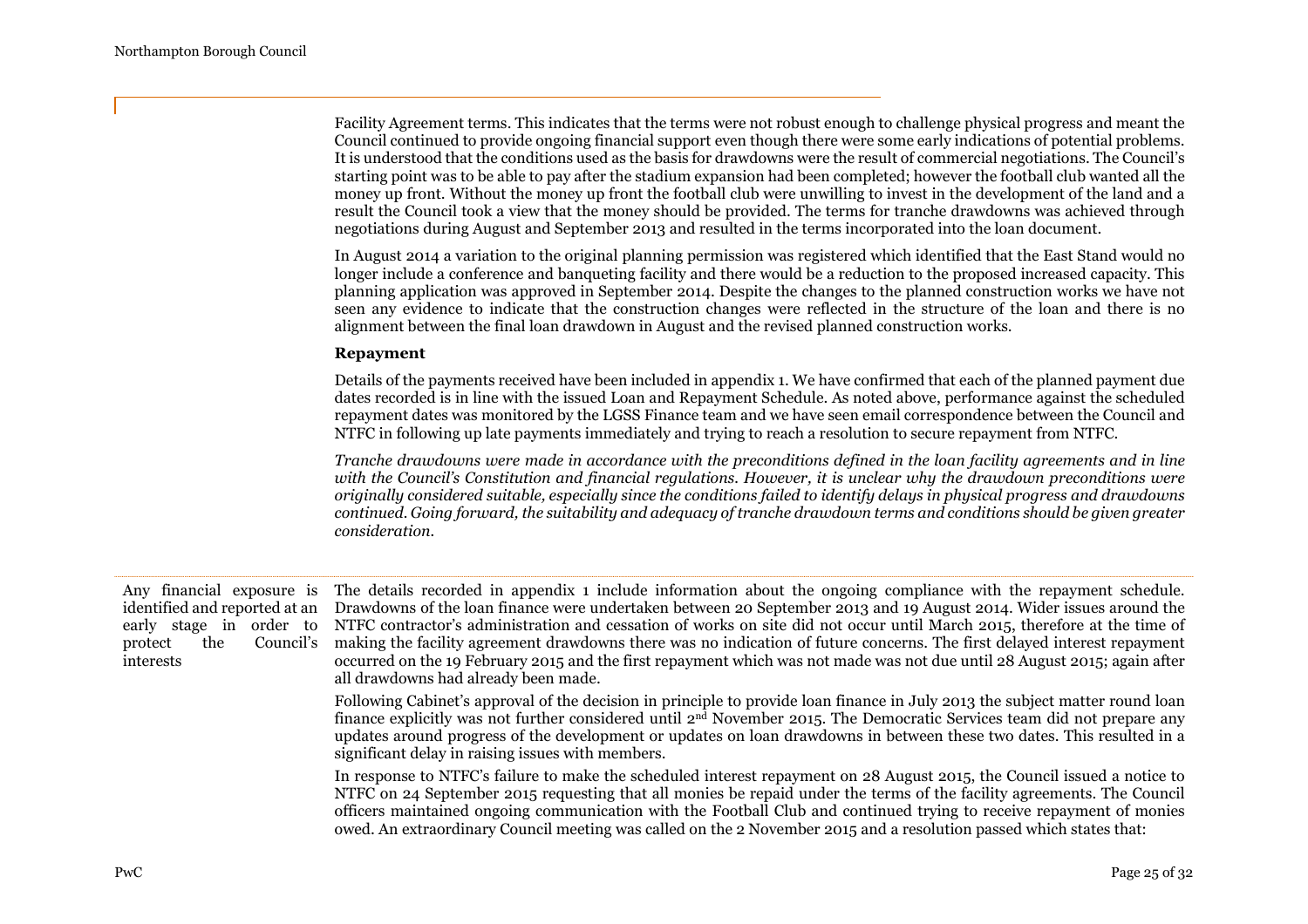*"This Council notes that Northampton Town Football Club owes this local authority £10.25 million and as yet has not repaid the debt. The club has missed three repayment deadlines and has been asked for the full amount to be repaid. This has not been forthcoming.*

*This Council further notes that HMRC has issued a winding up petition against Northampton Town Football Club for unpaid taxes. This case will be heard in the High Court in London on November 16th 2015.*

*This Council resolves to:*

*1. Do whatever we can to help Northampton Town Football Club and the Supporters' Trust.*

*2. Retrieve the £10.25 million of public money.*

*3. Ask Audit committee to review our policies and procedures and make recommendations necessary for implementation in business arrangements of this nature. The Audit Committee would then present any recommendations to Full Council."*

*Compliance with the Loan Terms and Repayment Schedule was monitored and delays in payment addressed by finance in a timely manner. However, there was a significant delay before problems were escalated to Members. Going forward, the escalation process should be formalised to ensure that members are adequately informed about significant changes.*

## *Project management*

Arrangements established to project manage the agreement and financial arrangements

Regular reviews were undertaken of the project management arrangements to ensure that the Council's interests were protected and any risks mitigated.

Officers indicated that regular project management meetings were held to provide an update on progress and enabled officers to mitigate any risks which were identified throughout the project. Following discussion with the Council in August 2016, we were subsequently provided with minutes from the Programme Board meetings and Project Highlight reports which demonstrate that there was oversight and governance in place regarding the redevelopment of the wider Sixfields regeneration project. However, these are focused on the operational aspects of the programme and do not separately identify performance of the loan agreement

As previously identified there are a number of emails between all involved parties throughout the duration of the arrangement which demonstrates clearly there was ongoing involvement and interaction with all invested parties. Whilst the email correspondence demonstrates the involvement of appropriate professionals in producing and monitoring the agreement the fact that the Council has taken months to identify and collate a series of thousands of emails to demonstrate the adequacy of the professional advice highlights that the arrangements were informal and did not follow a strict procedural process.

*There was a significant volume of email correspondence between senior officers throughout the period; however, there is no evidence to demonstrate that there was a formal approach to project management. Going forwards, NBC should formalise their project management arrangements and ensure there is adequate evidence retained to demonstrate compliance with the established process.*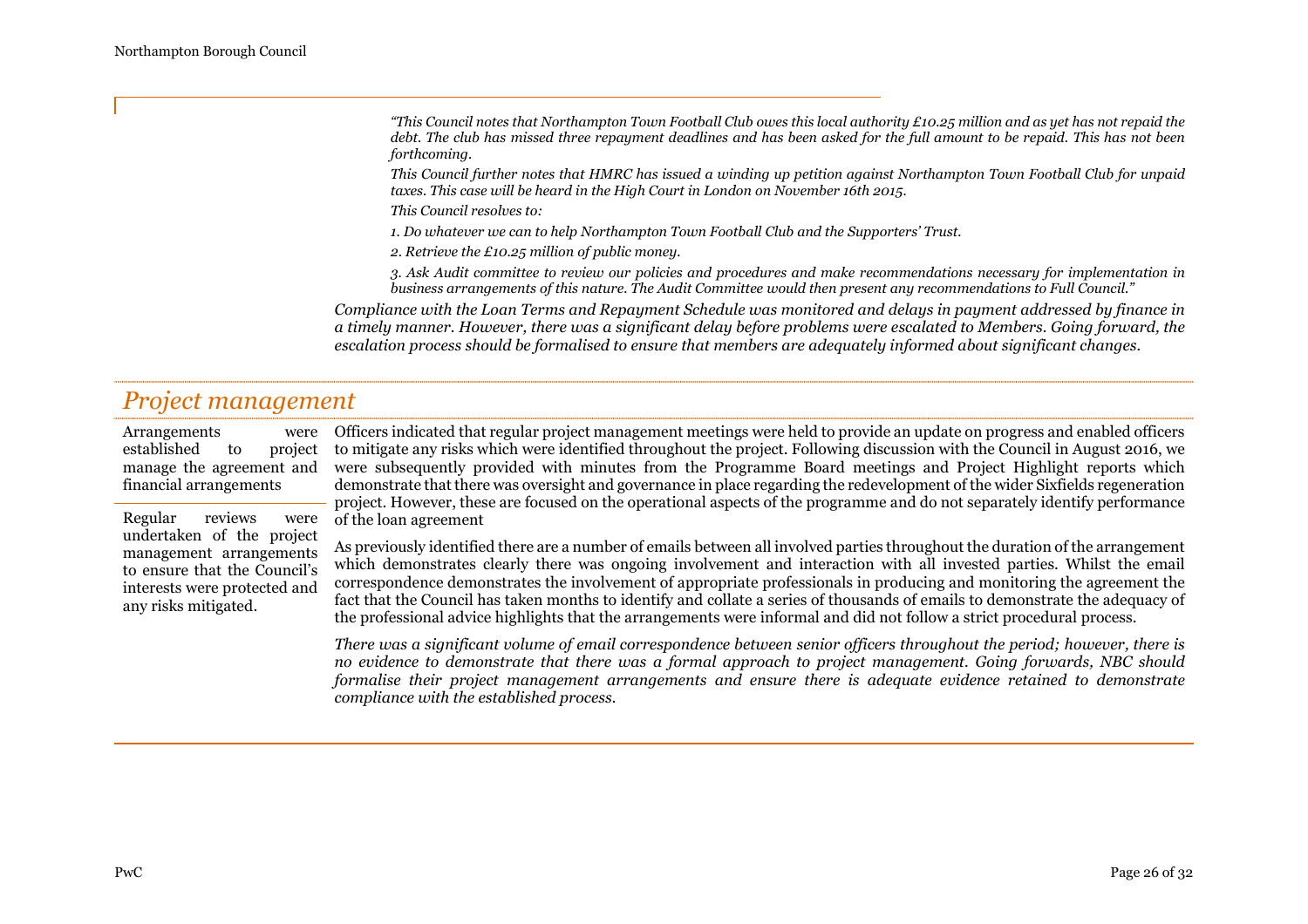## *Lessons learnt*

| Priority      | <b>Topic</b>                                                  | <b>Observation</b>                                                                                                                                                                                                                                                                                                                                                                                                                                                                                                                                                                                                                           | Recommendation                                                                                                                                                                                                                   |
|---------------|---------------------------------------------------------------|----------------------------------------------------------------------------------------------------------------------------------------------------------------------------------------------------------------------------------------------------------------------------------------------------------------------------------------------------------------------------------------------------------------------------------------------------------------------------------------------------------------------------------------------------------------------------------------------------------------------------------------------|----------------------------------------------------------------------------------------------------------------------------------------------------------------------------------------------------------------------------------|
| <b>Medium</b> | <b>Business case</b><br>timing                                | The first detailed business and financial model in relation to the redevelopment of the<br>Football Stadium was produced in August 2013, one month following Cabinet<br>members' approval of the decision to make loan finance available to the Football Club.                                                                                                                                                                                                                                                                                                                                                                               | Before any key decision is taken<br>there should be an adequate<br>business and financial model<br>produced.                                                                                                                     |
| <b>Medium</b> | <b>Business case</b><br>ownership                             | The business and financial models were developed by NTFC and subsequently<br>evaluated by the Council. For a transaction of this nature we would have expected the<br>Council to develop their own business case.                                                                                                                                                                                                                                                                                                                                                                                                                            | Ensure the Council produces their<br>own business case for all significant<br>transactions                                                                                                                                       |
| Low           | <b>Business case</b><br>versions                              | NTFC developed a number of separate business and financial models for each of the<br>respective schemes and each version was updated to reflect the latest circumstances<br>rather than having one final document accurate at the point at which it was approved.                                                                                                                                                                                                                                                                                                                                                                            | When preparing a business case<br>there should be one final document<br>to support the approved decision.                                                                                                                        |
| <b>High</b>   | Due diligence                                                 | Internal and external reports were prepared indicating that the figures included in<br>NTFC's business case needed to be objectively assessed. We have not seen any<br>evidence to demonstrate that this process was undertaken.<br>Where due diligence checks have been undertaken we have not seen any evidence to<br>demonstrate issues identified were adequately considered and resolved.<br>Whilst there is evidence to demonstrate that there was consultation with appropriate<br>professional advisers this was on an ad hoc basis and there is no evidence to<br>demonstrate the resolution of all the issues and concerns raised. | Adequate, independent from the<br>decision making process, due<br>diligence should be undertaken on<br>all information provided to the<br>Council with sufficient time to<br>enable the resolution of any<br>matters identified. |
| <b>Medium</b> | Information<br>used as the<br>basis of<br>member<br>decisions | The members' approval to provide loan financing to NTFC in July 2013 was based on<br>a minimal amount of information. Whilst the decision delegated responsibility to<br>officers and included a number of conditions it would have been better to provide<br>members with more information upon which to base their decision                                                                                                                                                                                                                                                                                                                | Before any key decision is taken<br>there should be adequate<br>information provided to members.                                                                                                                                 |
| Low           | Additional<br>Cabinet<br>approval                             | It has been identified that the original Cabinet report included reference for loan<br>finance of "up to $£12m$ "; however the subsequent facility agreements entered into<br>total £13.5m. Although legal advice indicated additional approval was not required,<br>good practice would have been to obtain further Cabinet approval.                                                                                                                                                                                                                                                                                                       | Where there are significant<br>developments to programmes since<br>Cabinet approval these should be<br>shared with Cabinet to ensure<br>transparency                                                                             |
| <b>Medium</b> | Review of<br>conditions                                       | There is no record of the Council having undertaken a formal assessment against the<br>Cabinet conditions before having entered into the facility agreements to ensure<br>compliance with the specific terms. It would have been good practice to share an<br>updated paper before entering into the facility agreements with details of the final<br>arrangements.                                                                                                                                                                                                                                                                          | Where there are significant<br>developments to programmes since<br>Cabinet approval these should be<br>shared with Cabinet to ensure<br>transparency                                                                             |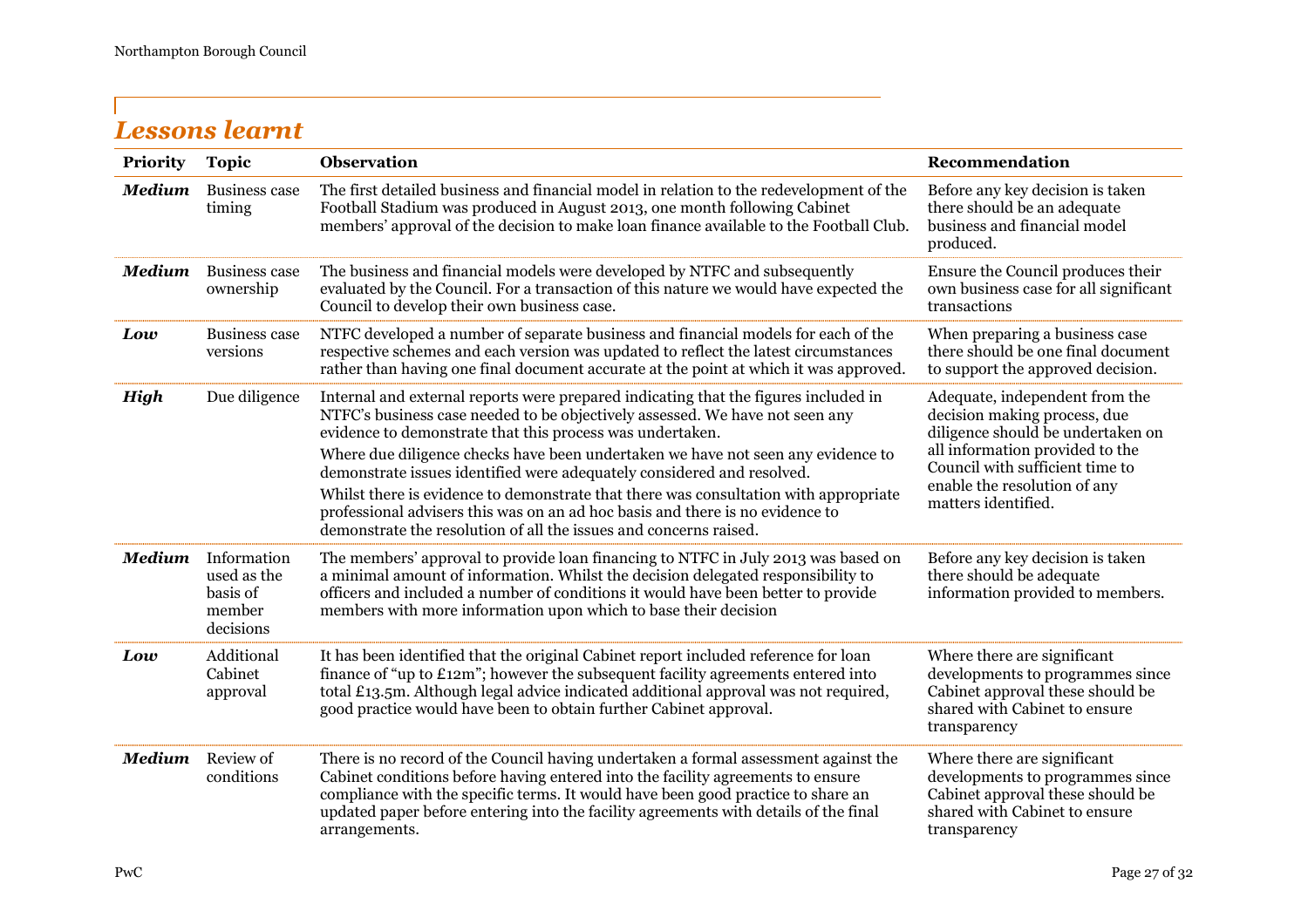л

| <b>High</b>   | Risk register                                      | The NBC Constitution states that the Chief Finance Officer is responsible for collating<br>the Council's Strategic Risk Register and ensuring it is reported to Cabinet and the<br>Audit Committee at least annually. There is no formal documentation in relation to<br>the risk assessment so it was not possible for the Council to review and update on a<br>regular basis, in breach of the conditions defined in the Constitution.                                                                                                                                                                                                                                                                                                                                                                  | Ensure all projects have a formally<br>documented risk assessment which<br>is reviewed and updated on a<br>regular basis.                                                                                                                   |
|---------------|----------------------------------------------------|-----------------------------------------------------------------------------------------------------------------------------------------------------------------------------------------------------------------------------------------------------------------------------------------------------------------------------------------------------------------------------------------------------------------------------------------------------------------------------------------------------------------------------------------------------------------------------------------------------------------------------------------------------------------------------------------------------------------------------------------------------------------------------------------------------------|---------------------------------------------------------------------------------------------------------------------------------------------------------------------------------------------------------------------------------------------|
| <b>Medium</b> | Agreement<br>conditions                            | Whilst the drawdowns were made in compliance with the terms specified in the<br>relevant Facility Agreement, it should have been apparent that the physical progress<br>of the stadium development was not advancing at the rate expected. In spite of this<br>the Council continued to permit drawdowns on the loan agreement since the Football<br>Club were in compliance with the Facility Agreement terms. This indicates that the<br>terms were not robust enough to challenge physical progress and meant the Council<br>continued to provide ongoing financial support even though there were some early<br>indications of potential problems.                                                                                                                                                    | Ensure terms and conditions are<br>robust enough to challenge and<br>provide assurance regarding the<br>status of project development.                                                                                                      |
| <b>High</b>   | Formalisation<br>of processes<br>and<br>procedures | Whilst the email correspondence demonstrates the involvement of appropriate<br>professionals in producing and monitoring the agreement the fact there are thousands<br>of emails which has taken the Council months to collate indicates that there was no<br>established process in place at the time. In amongst the thousands of emails,<br>handwritten notes and reports summarising meetings numerous questions and<br>queries were raised. It is not possible to track and ensure that every single concern<br>was adequately addressed and resolved when preparing the facility agreements. The<br>Council, in trying to identify the process which was followed and understand what<br>actions were taken have identified that there is no formal, complete, record of all<br>actions undertaken. | There should be adherence to the<br>formal process for all projects<br>ensuring there is adequate formal<br>evidence to demonstrate ongoing<br>governance, project management<br>and performance management<br>associated with the project. |
| <b>Medium</b> | Performance<br>reporting                           | Following the July 2013 Cabinet approval there are brief references to the loan<br>agreements in the Treasury Management reports, however this is very limited and<br>does not provide adequate governance for the arrangements in place. A detailed<br>report was presented on the 11th November 2015 to update Cabinet on progress<br>towards resolving the position with regards to loans outstanding to NTFC.                                                                                                                                                                                                                                                                                                                                                                                         | Regular updates on significant<br>projects should be communicated<br>to members to ensure they are<br>sufficiently informed, especially<br>when there are issues identified.                                                                |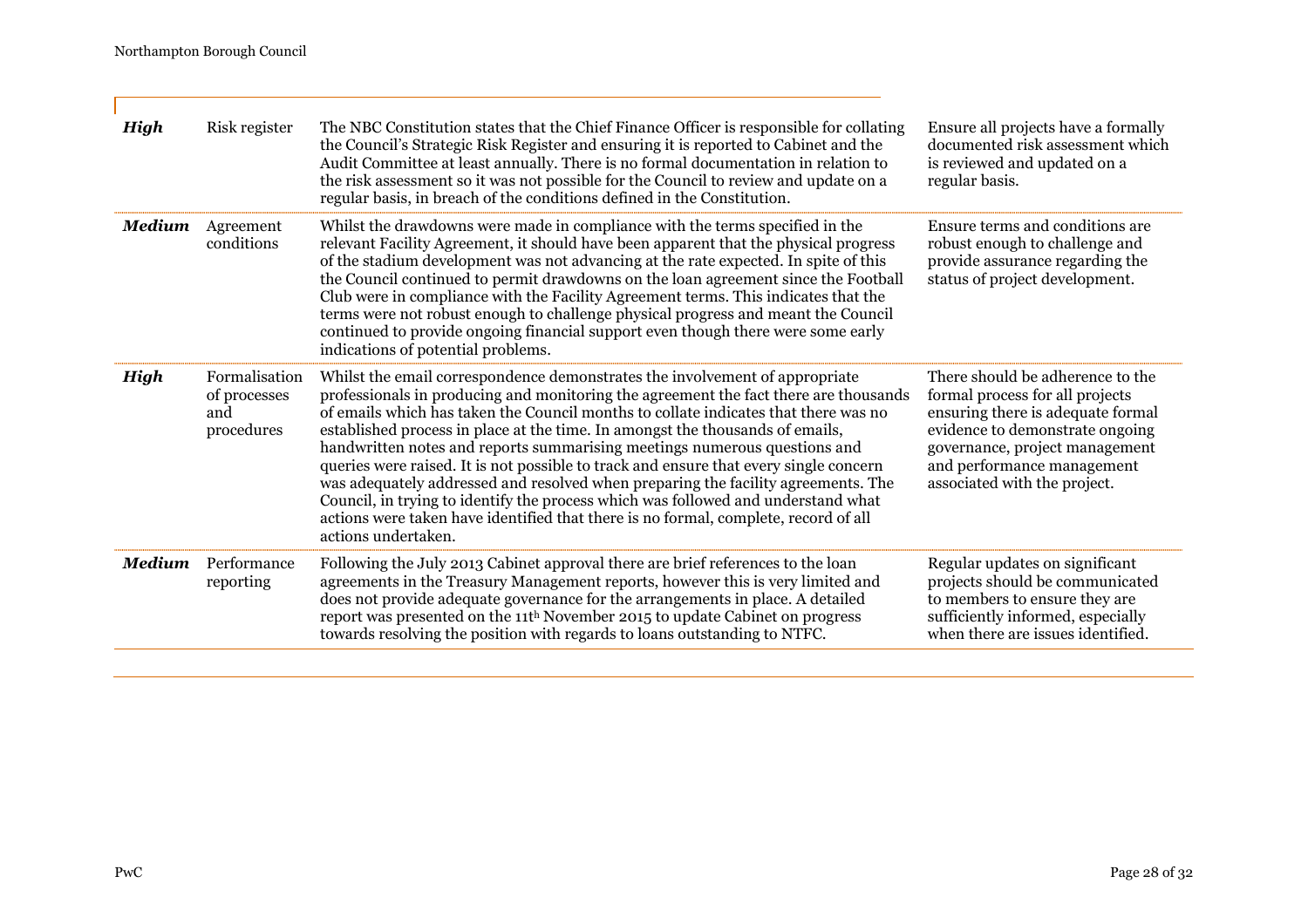## *Appendix 1. Repayment Schedule*

| Loan<br><b>Amount</b> | <b>Tranche</b>                                  | <b>Payment</b><br><b>Due Date</b> | <b>Interest</b><br>Payment £ | Principal<br><b>Repayment</b><br>£ | <b>Total</b><br><b>Payment</b><br>due on this<br><b>Date</b><br>£ | <b>Payment</b><br><b>Value</b><br><b>Received</b><br>from NTFC<br>£ | <b>Date</b><br>Payment<br><b>Received</b><br>from NTFC | Slippage<br>(no. of Days) |
|-----------------------|-------------------------------------------------|-----------------------------------|------------------------------|------------------------------------|-------------------------------------------------------------------|---------------------------------------------------------------------|--------------------------------------------------------|---------------------------|
| 1,500,000             | Tranche 1                                       | 20 March<br>2014                  | 19,350.00                    |                                    | 19,350.00                                                         | 19,350.00                                                           | 20 March<br>2014                                       |                           |
| 1,500,000             | Tranche 2                                       | 02 June 2014                      | 18,000.00                    |                                    | 18,000.00                                                         | 18,000.00                                                           | 03 June 2014                                           | $\mathbf{1}$              |
| 1,500,000             | Tranche 3                                       | 28 August<br>2014                 | 19,425.00                    |                                    | 19,425.00                                                         | 19,425.00                                                           | 29 August<br>2014                                      | $\mathbf{1}$              |
| 1,500,000             | Tranche 1                                       | 20 September<br>2014              | 19,350.00                    |                                    | 19,350.00                                                         | 19,350.00                                                           | 22 September<br>2014                                   | $\overline{2}$            |
| 1,500,000             | Facility<br>Agreement 2                         | 17 October<br>2014                | 19,050.00                    |                                    | 19,050.00                                                         | 19,050.00                                                           | 17 October<br>2014                                     |                           |
| 1,500,000             | Tranche 4                                       | 12 November<br>2014               | 20,100.00                    |                                    | 20,100.00                                                         | 20,100.00                                                           | 12 November<br>2014                                    |                           |
| 1,500,000             | Tranche 2                                       | 02 December<br>2014               | 18,000.00                    |                                    | 18,000.00                                                         | 18,000.00                                                           | 02 December<br>2014                                    |                           |
| 1,250,000             | <b>Hotel Facility</b><br>Agreement<br>Tranche 1 | 23 January<br>2015                | 23,875.00                    | 15, 155. 14                        | 39,030.14                                                         | 39,030.14                                                           | 23 January<br>2015                                     | $\overline{\phantom{a}}$  |
| 1,500,000             | Tranche <sub>5</sub>                            | 19 February<br>2015               | 19,350.00                    |                                    | 19,350.00                                                         | 19,350.00                                                           | 25 February<br>2015                                    | 6                         |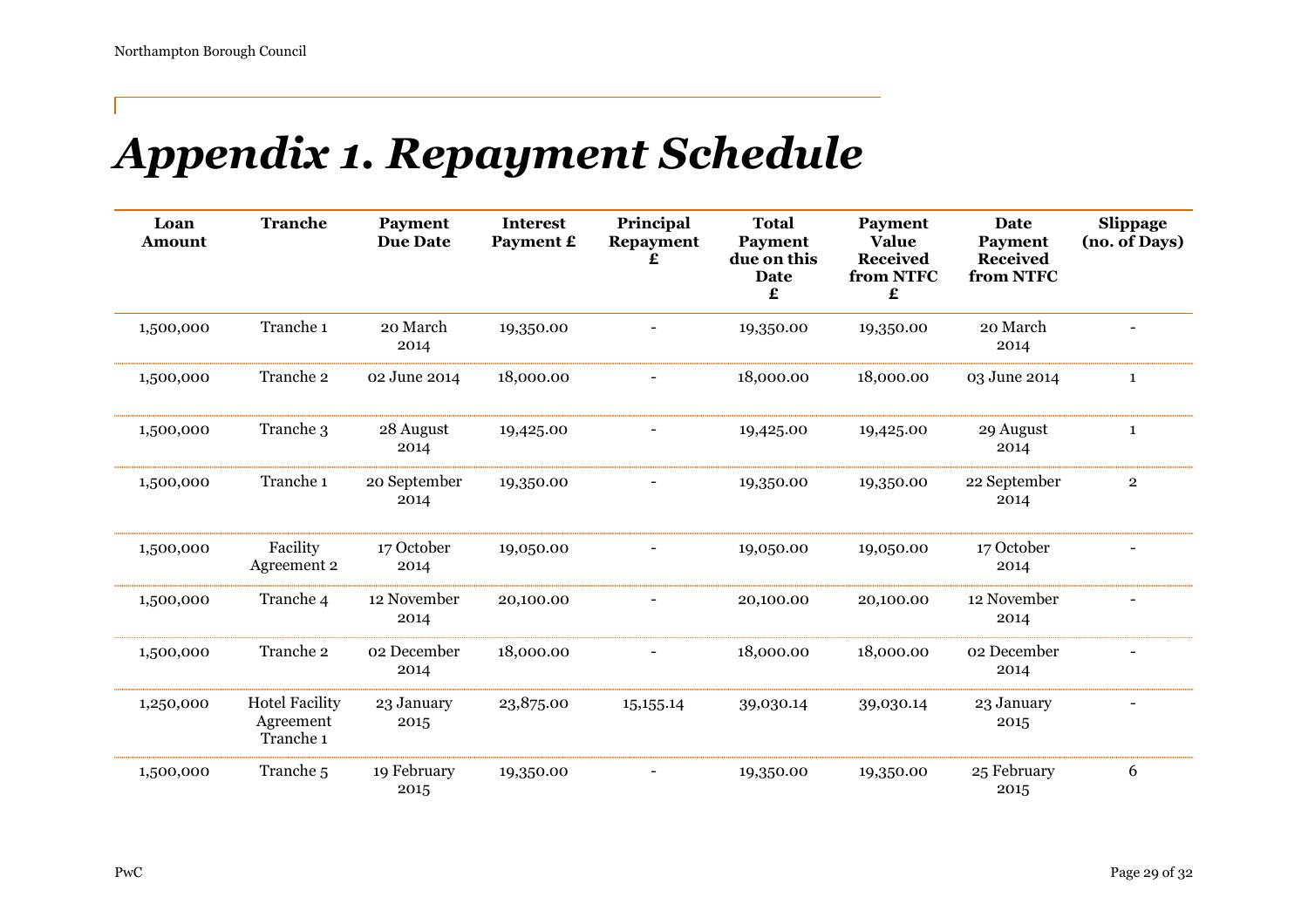Northampton Borough Council

л

| 1,500,000 | Tranche 3                                       | 28 February<br>2015  | 19,425.00 |                          | 19,425.00 | 19,425.00 | 02 March<br>2015     | $\overline{2}$ |
|-----------|-------------------------------------------------|----------------------|-----------|--------------------------|-----------|-----------|----------------------|----------------|
| 1,500,000 | Tranche 1                                       | 20 March<br>2015     | 19,350.00 |                          | 19,350.00 | 19,350.00 | 23 March 2015        | 3              |
| 1,500,000 | Facility<br>Agreement 2                         | 17 April 2015        | 19,050.00 |                          | 19,050.00 | 19,050.00 | 17 April 2015        |                |
| 1,500,000 | Tranche 4                                       | 12 May 2015          | 20,100.00 |                          | 20,100.00 | 20,100.00 | 22 May 2015          | 10             |
| 1,500,000 | Tranche 2                                       | 02 June 2015         | 18,000.00 | $\overline{\phantom{a}}$ | 18,000.00 | 18,000.00 | 11 June 2015         | 9              |
| 1,250,000 | <b>Hotel Facility</b><br>Agreement<br>Tranche 1 | 23 July 2015         | 23,585.54 | 15,444.60                | 39,030.14 | 39,030.14 | 18 August<br>2015    | 26             |
| 1,500,000 | Tranche <sub>5</sub>                            | 19 August<br>2015    | 19,350.00 |                          | 19,350.00 | 19,350.00 | 04 September<br>2015 | 16             |
| 1,500,000 | Tranche 3                                       | 28 August<br>2015    | 19,425.00 |                          | 19,425.00 |           | Repayment not made   |                |
| 1,500,000 | Tranche 1                                       | 20 September<br>2015 | 19,350.00 |                          | 19,350.00 |           | Repayment not made   |                |
| 1,500,000 | Facility<br>Agreement 2                         | 17 October<br>2015   | 19,050.00 |                          | 19,050.00 |           | Repayment not made   |                |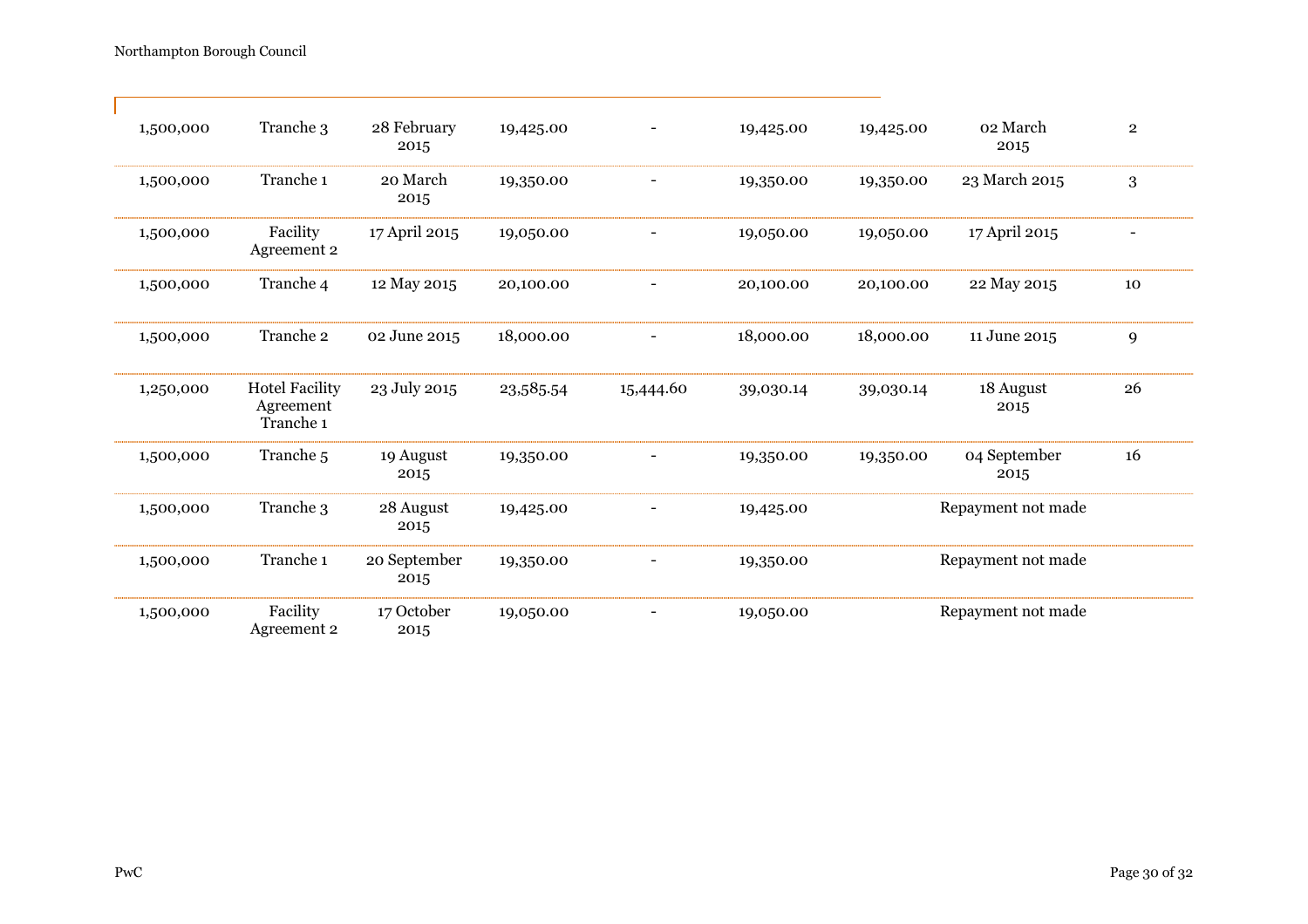## *Appendix 2. Capital repayment dates*

| Loan                  | Tranche                                         | Date       | Loan Value | Capital to be repaid |
|-----------------------|-------------------------------------------------|------------|------------|----------------------|
| Stadium               | Tranche 1                                       | 20/09/2013 | £1,500,000 | 20/09/2018           |
| Stadium               | Tranche 2                                       | 02/12/2013 | £1,500,000 | 02/12/2018           |
| Stadium               | Tranche 3                                       | 28/02/2014 | £1,500,000 | 28/02/2019           |
| Additional<br>stadium | Facility<br>Agreement 2                         | 17/04/2014 | £1,500,000 | 17/04/2019           |
| Stadium               | Tranche 4                                       | 12/05/2014 | £1,500,000 | 12/05/2019           |
| Hotel                 | <b>Hotel Facility</b><br>Agreement<br>Tranche 1 | 23/07/2014 | £1,250,000 | 23/07/2039           |
| Stadium               | Tranche <sub>5</sub>                            | 19/08/2014 | £1,500,000 | 19/08/2019           |
|                       |                                                 |            |            |                      |

£10,250,000

\* The conditions for the later drawdowns of the facility agreements were not satisfied therefore the Council has only provided loan finance for a total of £10.25m compared with the facility agreement total of £13.5m.